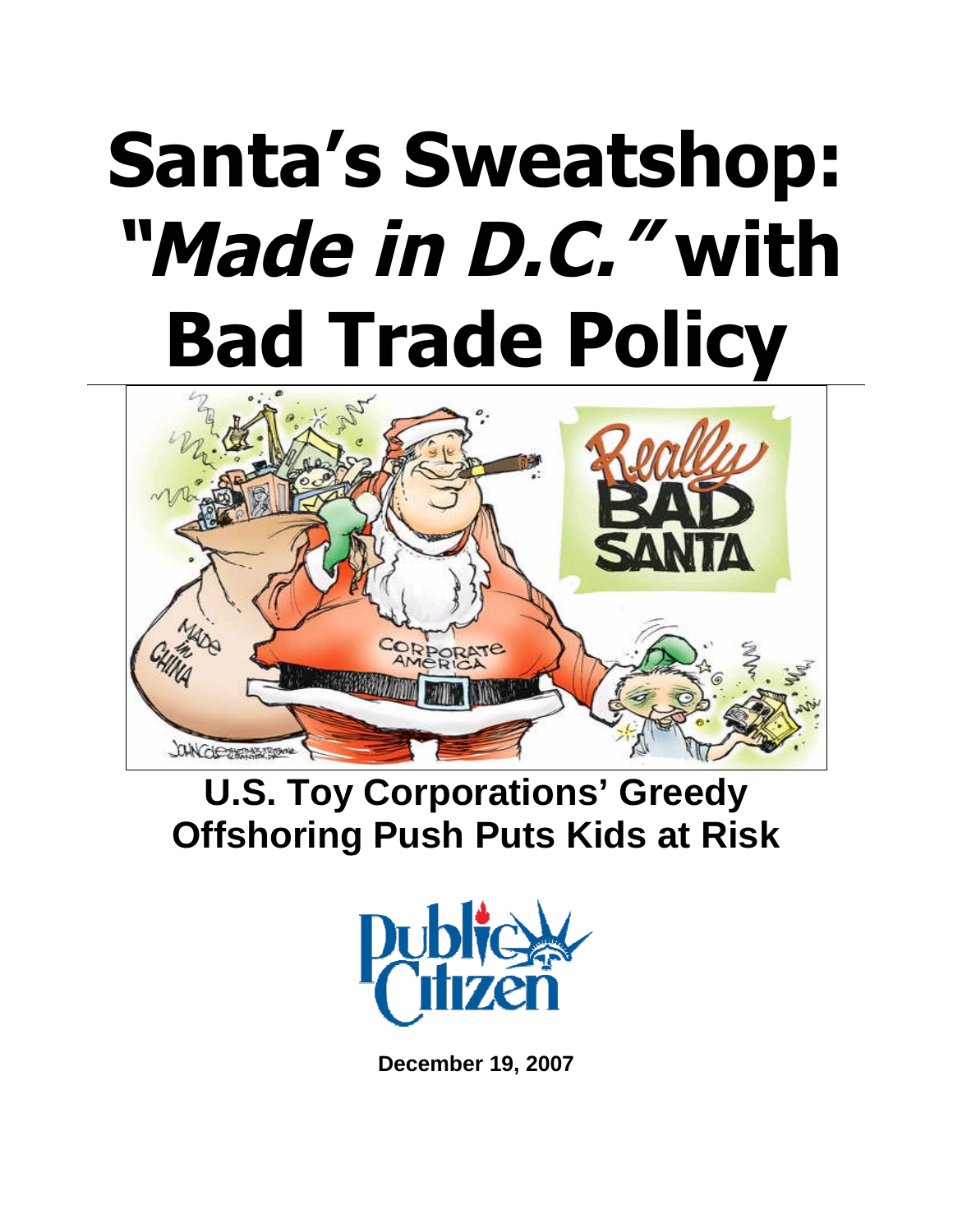© 2007 by Public Citizen's Global Trade Watch. All rights reserved. No part of this document may be reproduced or utilized in any form or by any means, electronic or mechanical, including photography, recording, or by information exchange and retrieval systems, without written permission from the authors.

Public Citizen is a nonprofit membership organization in Washington, D.C., dedicated to advancing consumer rights through lobbying, litigation, research, publications and information services. Since its founding by Ralph Nader in 1971, Public Citizen has fought for consumer rights in the marketplace, for safe and secure health care, for fair trade, for clean and safe energy sources, and for corporate and government accountability. Visit our web page at http://www.citizen.org.

Acknowledgments: This report was written by Todd Tucker, Mary Bottari, and Lindsey Pullen. Thanks to Angela Bradbery, Joan Claybook, Bill Holland, Mike Lemov, Saerom Park, Kate Pollard, Adina Rosenbaum, Holly Shulman, Lori Wallach, Daphne Watkins, and Brandon Wu for other assistance. John Cole of the *Times-Tribune* (Scranton, Pa.) provided the cover art. Sarah Anderson, Adam Hersh, Agatha Schmaedick and Alan Tonelson provided very useful insights into CEO pay, Chinese economic issues and import penetration methodology. Special thanks to Jacob Wallach, our kiddie advisor on issues of toys and fun.

Additional copies of this document are available from: Public Citizen's Global Trade Watch 215 Pennsylvania Ave SE, Washington, DC 20003 (202) 546-4996 PC Product ID No: E9028

#### **Other Titles by Public Citizen's Global Trade Watch:**

Trade Deficit in Food Safety (July 2007)

- Peru-U.S. "Free Trade Agreement" Would Help Lock-In Failed Social Security Privatization in Peru (June 2007, with Americans for Democratic Action and USAction)
	- States' Rights And International Trade: A Legislator's Guide to Reinvigorating Federalism in the Era of Globalization (February 2007)

Election 2006: No To Staying the Course on Trade (November 2006)

How Politics Trumped Truth in the Neo-Liberal Revision of Chile's Development (September 2006)

The WTO's Empty Hong Kong "Development Package": How the World Trade Organization's 97% Duty-Free Proposal Could Leave Poor Countries Worse Off (June 2006; with ActionAid)

Dangerous CAFTA Liaisons: Members of Congress Providing Decisive Votes on Trade Deal Receive Jump in Corporate Campaign Cash (February 2006)

Big Box Backlash: The Stealth Campaign at the World Trade Organization to Preempt Local Control Over Land Use (December 2005)

Trade Wars: Revenge of the Myth / Deals for Trade Votes Gone Bad (June 2005)

Fool Me Twice? Chamber of Commerce Distorts NAFTA Record, Hides CAFTA Costs (March 2005)

NAFTA's Threat to Sovereignty and Democracy: The Record of Chap. 11 Investor-State Cases (February 2005)

Impact of NAFTA on the U.S. Latino Community (August 2004, w/ Labor Council for Lat. Am. Advancement)

*Whose Trade Organization? A Comprehensive Guide to the WTO* (New Press, 2004)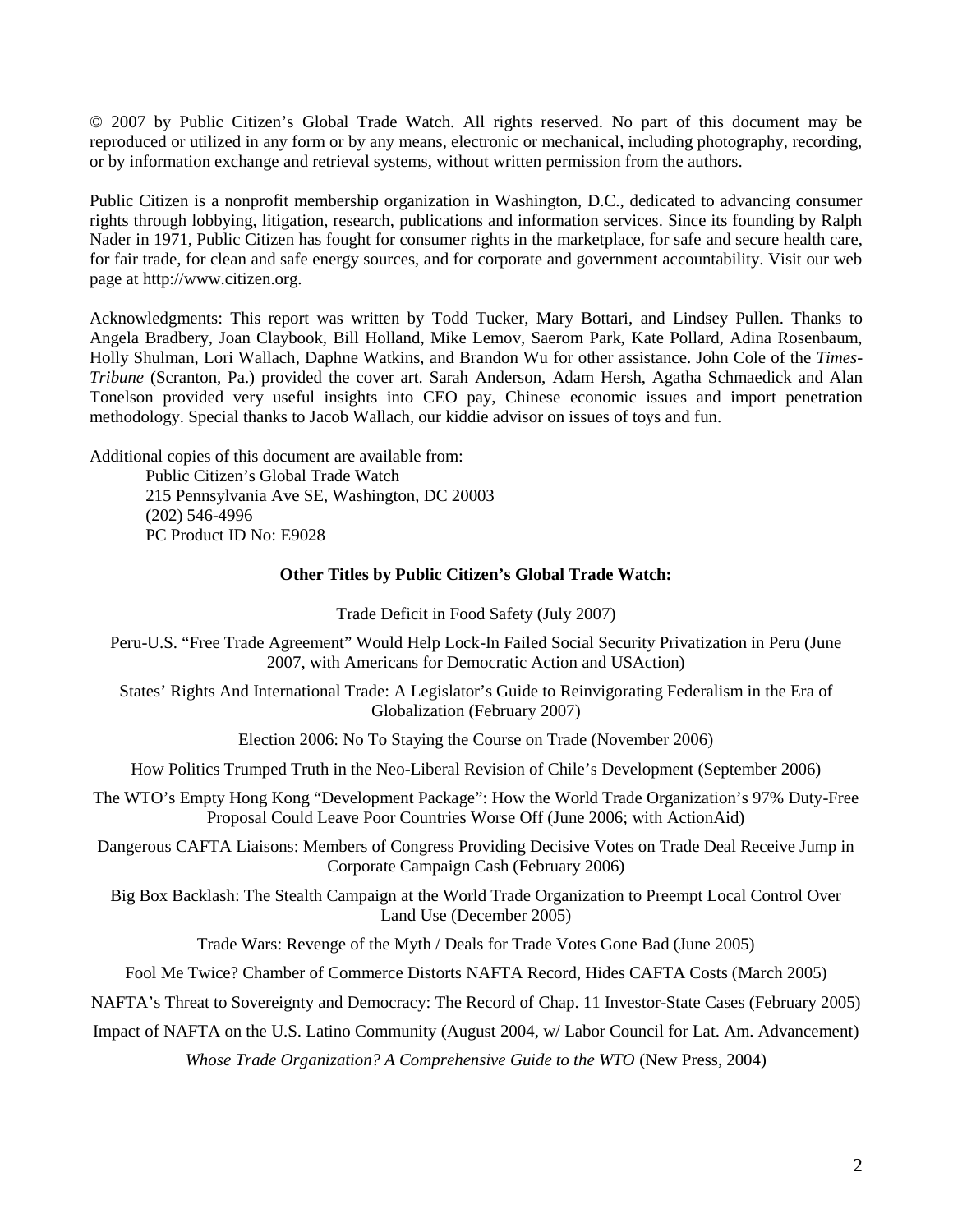# **EXECUTIVE SUMMARY AND INTRODUCTION**

Toys covered in lead; plastic beads coated in date-rape drugs; lead in vinyl baby products; kerosene in Halloween toy eyeballs; jewelry charms that kill; formaldehyde and lead in kids clothes; powerful magnets which perforate intestines when swallowed; toy parts that lacerate, burn, asphyxiate and explode – anxiety levels about toy safety this holiday season are as high as the U.S. trade deficit.<sup>[1](#page-29-0)</sup> The two trends are not unrelated.

**Despite non-stop exposés about dangerous toy imports,**[2](#page-29-1) **little attention has been given to the underlying cause of the crisis: the wholesale relocation by major U.S. toy corporations of their production to countries with little or no safety regulation.** Sweatshop working conditions proliferate in many of these countries, where workers have no ability to report safety problems, much less protect themselves from exposure to toxics. Toy and retail companies' profits and CEOs' compensation has soared, but at what cost to our children's safety?

The same toy corporations have worked feverishly to pass U.S. "trade" agreements that provide new "foreign investor" protections that remove much of the risk otherwise associated with relocation of production to developing countries. These agreements also include rules that limit safety standards and inspection rates for the goods sent back to the United States for sale. **Santa's sweatshops were "Made in D.C." by corporate lobbyists who convinced the U.S. Congress to pass the bad trade policy that underwrites their overseas operations.**

During the 1970s, nearly 90 percent of U.S. toys were produced domestically. U.S. toy manufacturers began sending production to countries with low wages and weak safety regimes, and by the late 1980s, imports overtook domestic toy production. Simultaneously, negotiations were beginning to transform the General Agreement on Trade and Tariffs (GATT), a 1947 pact covering tariff and quota rates, into the World Trade Organization (WTO). Over 500 U.S. corporations were official advisors to the WTO negotiations and the North American Free Trade Agreement (NAFTA) talks that soon followed.<sup>[3](#page-29-2)</sup>

The corporations were able to use these "trade" negotiations to establish a totally different type of international commercial agreement that protected and promoted their strategy of relocating production to low-wage countries. The WTO enforces 17 different agreements, including one providing foreign investor protections and another limiting product safety standards and inspection. NAFTA included the same and even more expansive foreign investor protections that remove most of the risks otherwise associated with relocating to a developing country, and permit corporations to directly sue governments in foreign tribunals when they think safety standards are undermining their profits.

**These agreements prioritize ensuring a favorable investment climate for U.S. firms seeking to relocate production overseas to take advantage of sweatshop wages, weak regulatory systems, and cheap product inputs over the concern of most Americans, which is ensuring that the products we use are safe.** These agreements conflict with Congress' stated goal of ensuring that some of our most vulnerable citizens – children – are not exposed to avoidable risk of injury or death from their imported playthings. Trade lawyer James Bacchus, a former U.S. representative who voted for the WTO and went on to work there as a tribunalist, noted that the WTO puts constraints on any effort by the United States to increase food and product safety: "If, in their actions on health and safety issues, they choose to ignore their obligations under these three WTO agreements, they could face costly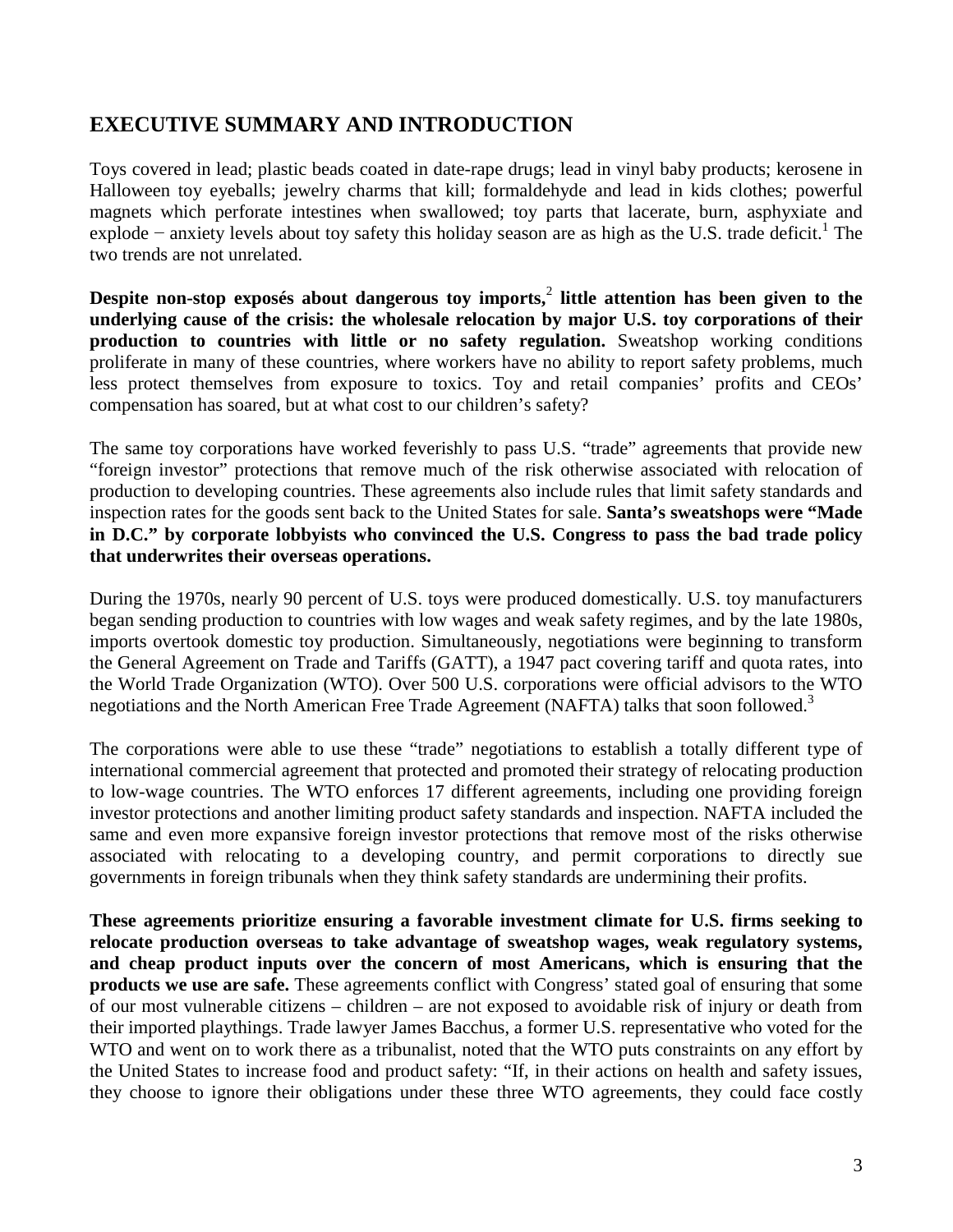economic sanctions in the form of lost access to the other's market. Such sanctions could range into the billions of dollars in lost sales annually."<sup>[4](#page-29-3)</sup> The corporate strategy enabled by these agreements has not only offshored U.S. jobs, but it has outsourced our safety policy to foreign governments and producers. The wholesale relocation of toy production has also curtailed consumers' ability to seek redress from harm in the U.S. court system.

Because the overwhelming majority of toys sold in the United States are now produced in China, significant wrath about safety problems has been aimed at that country. This report reviews the special problems associated with Chinese toy production. However, the main villains in this unhappy holiday story are the CEOs of major U.S. toy and retail companies who have chosen to relocate their production to venues where they cannot ensure the safety of their products.<sup>[5](#page-29-4)</sup> Absent addressing the root causes of the crisis, even the needed improvements in U.S. safety laws and toy company and retailer inspection systems cannot counter the conditions under which the toys are produced.

Not only do the current Congress' laudable goals on consumer safety conflict with trade pacts like NAFTA and the WTO passed by previous Congresses, but they also conflict with proposed trade pacts recently passed or now pending before Congress. The U.S.-Peru Free Trade Agreement (FTA) and similar NAFTA expansions to Colombia, Panama and Korea replicate and lock in limits on the U.S. government's ability to ensure the safety of imported products and food. These agreements not only provide corporations with incentives to relocate production overseas, they grant expansive "foreign investor" rights to challenge U.S. public interest laws in foreign tribunals and to demand U.S. taxpayer compensation for regulations that undermine their FTA rights. Not surprisingly, these agreements are being promoted by large and politically influential corporations seeking to lock in their offshore production strategy, while they are opposed by consumer groups worried about the safety implications.

The "low road" business strategy pursued by major U.S. toy and retail firms has eviscerated democratic oversight of their operations, the consumers' right to seek redress in our court system, economic security at home and abroad, children's safety, and ultimately even cost the companies themselves dearly. In this report, Public Citizen provides for consumers, press and policymakers data not previously compiled or analyzed:

- In the 1970s, there were never more than a dozen toy recalls a year. From 2003 to 2007, the period examined in a new database created for this report, the frequency of dangerous toys sold in the United States skyrocketed, with imports comprising almost all toy recalls. In 2003, there were 37 toy recalls worth \$44 million. In 2007, there were 120 toy recalls worth \$384.8 million – an astonishing 224 percent jump in recalls and a 773 percent jump in the dollar value of recalls;
- Toys made in China account for 94 percent of recalls in 2007. However, by disaggregating the recall data, we find that this phenomenon is driven almost entirely by recalls related to lead problems. The increased use of lead is being driven in part by U.S. companies' efforts to procure sweatshop goods from China at the same low prices even as Chinese wages continue to slowly increase. Specific attention needs to be paid to address the China lead issue;
- China accounts for a roughly proportionate share of design flaw recalls, which continue to be at a troublingly high level, but are as likely to be found in recalled goods made in the United States, China, or elsewhere. This data shows that a global response is needed to redress the high level of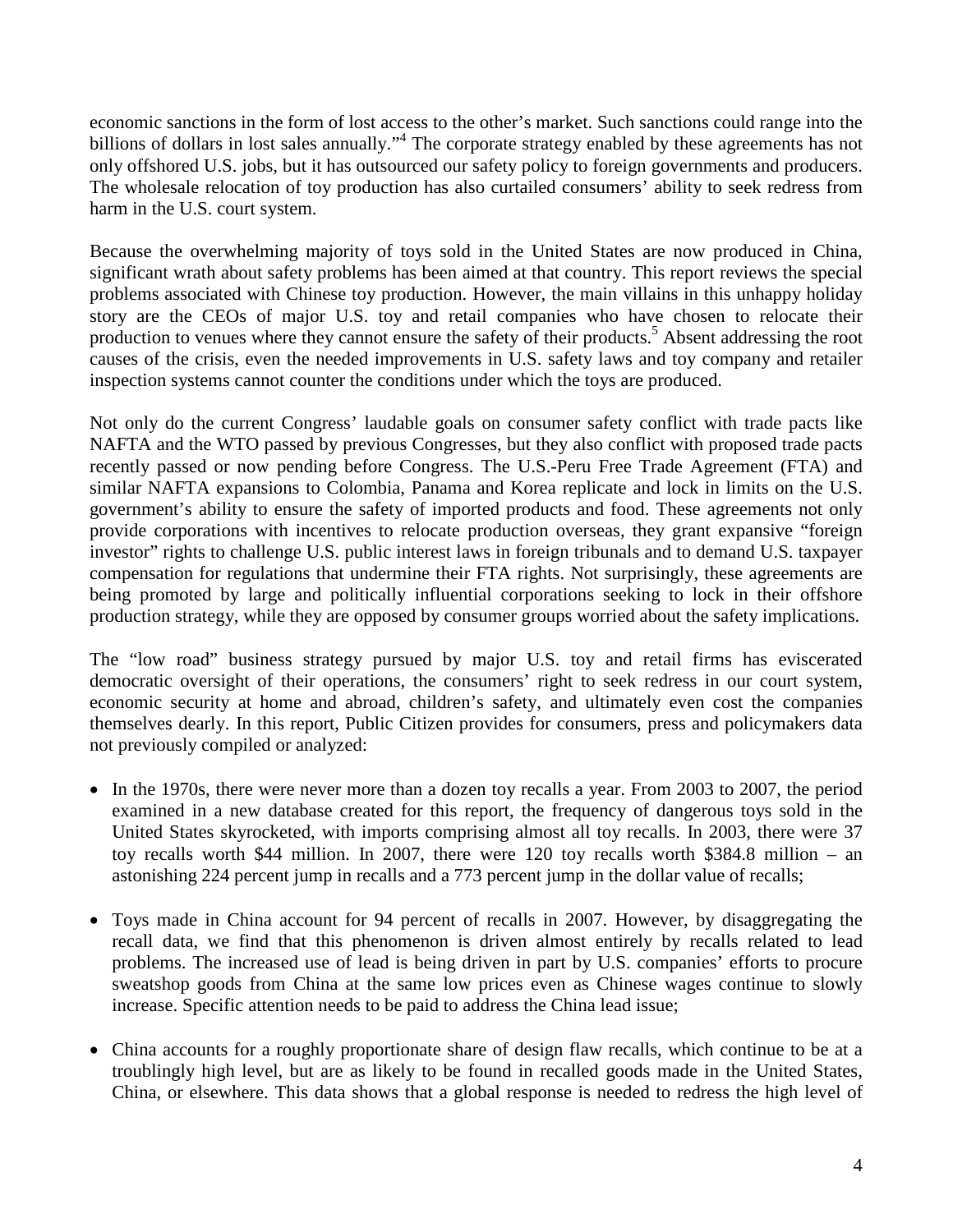built-in design flaws. Further, Congress must take action so that companies cannot avoid liability and injured consumers' right for redress in our court system by offshoring their production;

- The surge in recalls has coincided with the wholesale relocation of toy production offshore. U.S. toy production jobs have declined 70 percent since NAFTA and the WTO, and over 500 percent from their 1970s levels. Imports now constitute 87 percent of domestic toy purchases;
- Major U.S. toy firms have cuts costs enormously by moving production to sweatshop venues. Toy worker wages in China are as low as 36 cents an hour, half that of other *developing countries* and 2.5 percent that of U.S. toy workers;
- The money they have saved through labor arbitrage has gone to soaring profits and CEO salaries. In the 1970s, toy and retail companies made an average of \$50 million in today's dollars. In 2006, that has soared over 1,750 percent to \$930 million. Toy and retail industry CEO salaries have shot up even more dramatically during this period. Three decades ago, CEOs made roughly 50 times what U.S. toy production workers made; in 2006, they make over 500 times what remaining U.S. toy production workers make, and over 21,000 times what Chinese production workers make;
- While imports have soared over 400 percent since 1980, pro-corporate legislators pushed by antigovernment ideologues have cut the Consumer Product Safety Commission's (CPSC) budget by a third in real terms, and staffing levels by 60 percent. The commission's staffing levels have been steadily eviscerated since the start of the Reagan administration, undermining the safety of both domestic and imported products; and
- WTO and NAFTA rules pushed by major corporations impose limits on safety standards and inspection rates for imported products, and have promoted and protected the toy industry's "low road" practices with expansive foreign investor protection that promote offshoring and a system where U.S. public interest and other policies can be and have been challenged in foreign tribunals as "barriers to trade," with our policies being ruled against at the WTO over 80 percent of the time.

#### **To effectively remedy the imported product safety crisis, Congress must:**

- **Alter various provisions of U.S. trade agreements, whose rules currently encourage the offshoring of manufacturing and limit border inspection and imported product safety standards; and**
- **Provide new authority focused on import safety and greater funding for domestic agencies responsible for product safety.**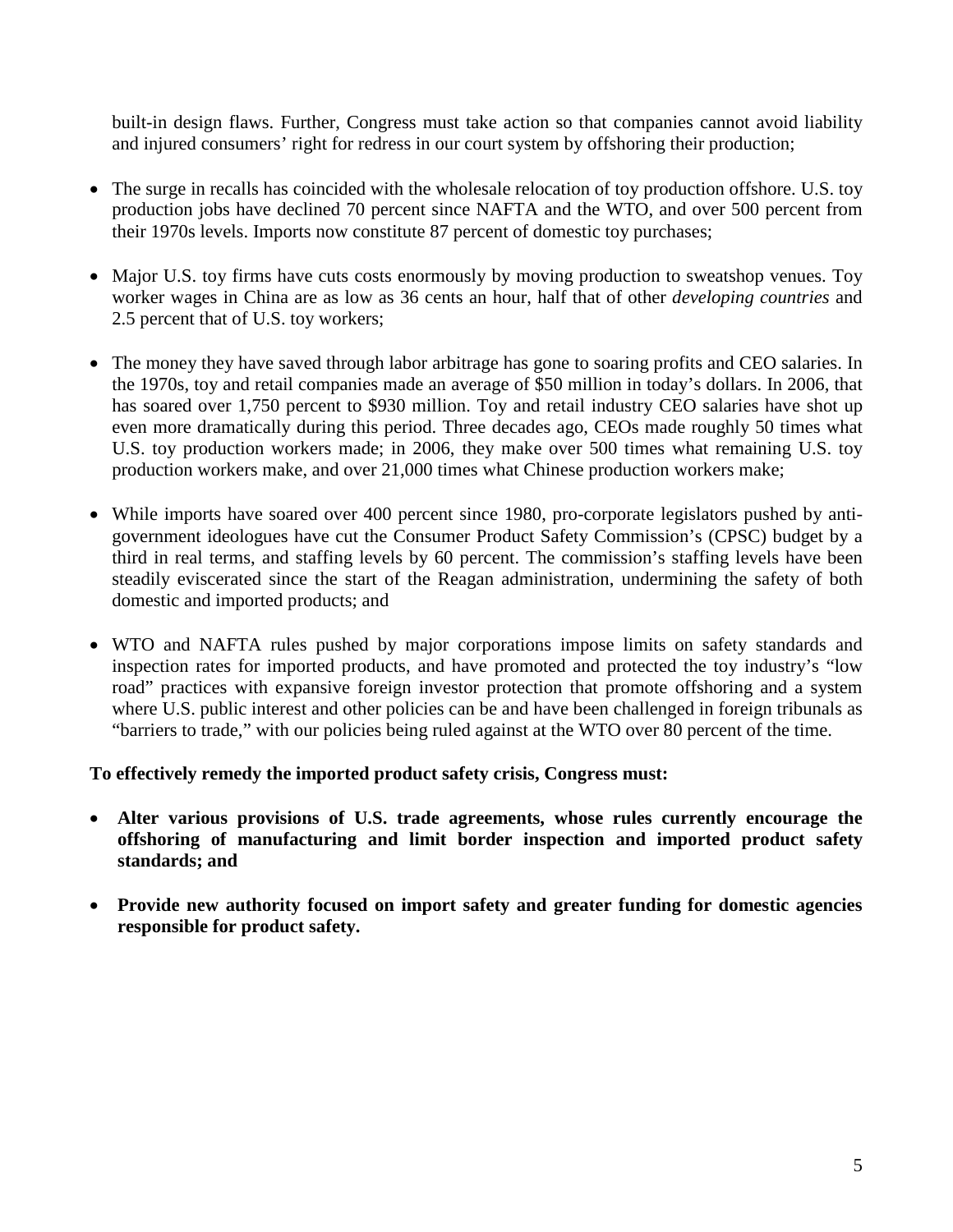# **I. Imported toy safety crisis is a corporate globalization problem, not just a "China problem"**

Ask a person on the street to describe the current toy safety crisis, and they are likely to respond with one word: "China." **But major toy companies that have relocated production to venues where they cannot guarantee safety, and those in Congress they convinced to implement trade policies that promote and protect their production offshoring strategy, are the culprits of the current toy** safety crisis. Foreign-owned (not Chinese-owned) global corporations account for 60 percent of Chinese exports to the United States. For instance, if Wal-Mart were a country, it would be one of China's largest trading partners.<sup>[6](#page-29-5)</sup> Anti-sweatshop campaigners have long recognized that the "Chinese" threat" is less about a nation with weak regulatory standards (although that is certainly true), and more about U.S. manufacturers and retailers who pushed for, and then eagerly took advantage of, trade rules in a relentless push to lower labor and input costs.

U.S. corporations pushed for less accountability: they got it when Congress yielded its constitutional responsibility to set the terms of U.S. trade policy by passing the Nixon-hatched Fast Track in 1973-  $74<sup>7</sup>$  $74<sup>7</sup>$  and then in later years when Congress gutted the funding for consumer regulatory bodies like the CPSC.<sup>[8](#page-29-7)</sup> Corporations pushed for greater ease in offshoring their production to countries with low wages and weak regulation: they got it when successive U.S. administrations and sessions of Congress signed off on a series of harmful trade policies under Fast Track. Simultaneously, corporations wanted to lock in their offshoring strategy's profitability and insure against democratic accountability *in the future*: they got this too when Congress signed off on the expansive investment, trade and safety deregulation rules of agreements such as NAFTA and the WTO, which authorize challenges in foreign tribunals of domestic safety policies that could limit imports.

Companies that once manufactured their own toys domestically with the help of American workers now only design toy blueprints, outsource and offshore the production, and then manage the distribution to American consumers. Mattel – to name just the top toy company – shut down their last Americanfactory in 2002.<sup>9</sup> Meanwhile, powerful retailing corporations put extreme cost pressures on companies and producers for even further reductions in costs.<sup>[10](#page-29-9)</sup>

*A Barbie doll costs around \$9 to manufacture in China, retails for more than \$29 – a markup of 222 percent.*

Corporations have lobbied for low wages and weak labor conditionseven within China its[elf.](#page-29-10)<sup>11</sup> Recent efforts by the government of China (and pressure from human and labor rights groups) to crack down on sweatshop conditions and improve workers collective bargaining rights were fought tooth and nail by associations representing U.S. companies in China such as the

American Chamber of Commerce and the U.S.-China Business Council. This "sweatshop lobby" was successfulin weakening the landmark law.<sup>12</sup>

When testifying for various trade agreements, corporations have claimed that the pacts were needed to keep down consumer prices.<sup>[13](#page-29-12)</sup> But as Charles Kernaghan of the National Labor Committee noted when testifying before a Senate committee on the terrible conditions in Chinese toy sweatshops, a Barbie doll costs around \$9 to manufacture in China but retails for more than \$29 – a markup of 222 percent. "There is clearly sufficient money here both to make toys safe and to treat the workers as human beings," Kernaghan emphasized.<sup>[14](#page-29-13)</sup>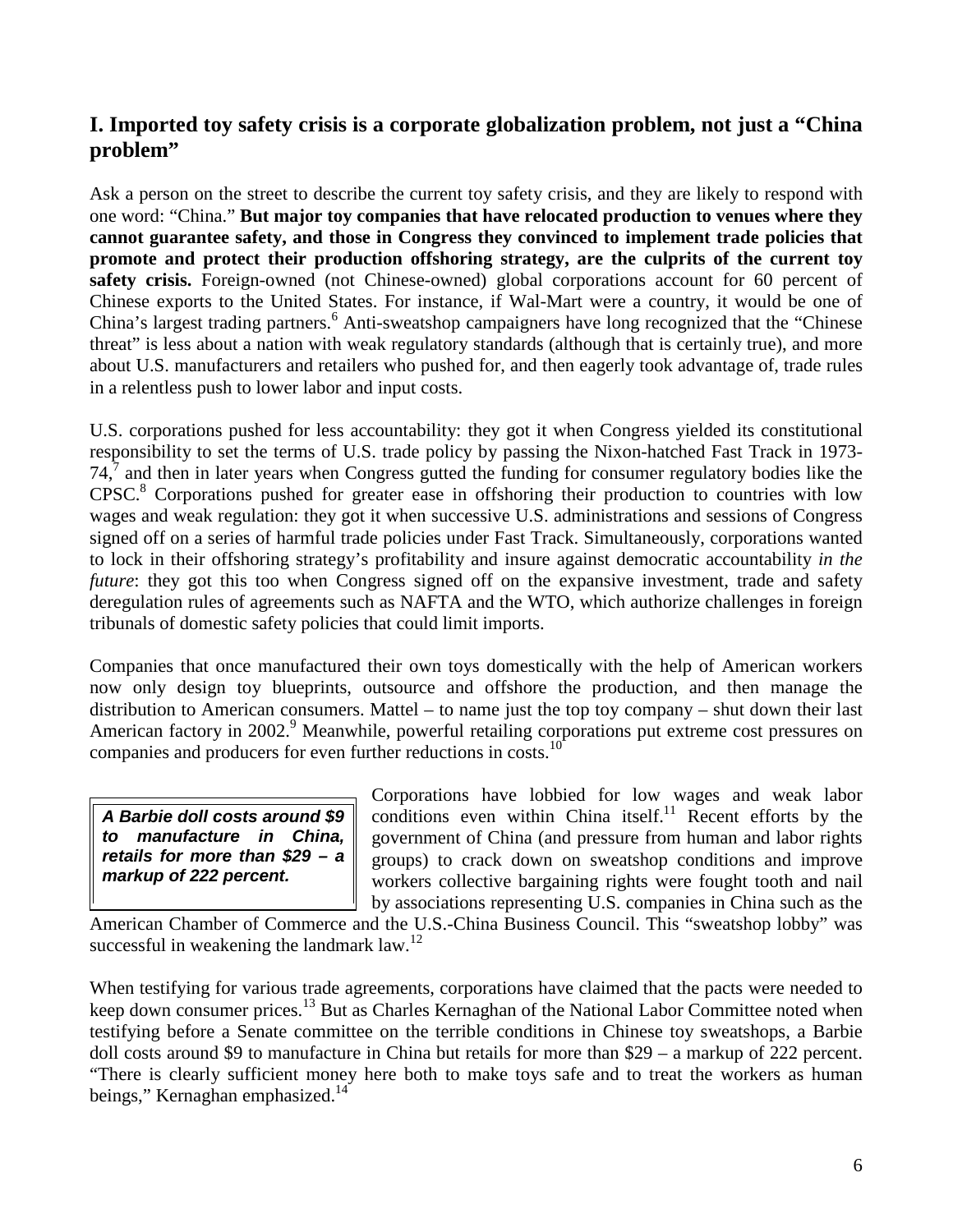The money they have saved through labor arbitrage has gone to soaring profits and CEO salaries. In the 1970s, toy and retail companies made an average of \$50 million in today's dollars. In 2006, that has soared over 1,750 percent to \$930 million.<sup>[15](#page-29-14)</sup> Toy and retail industry CEO salaries have shot up even more dramatically during this period. Three decades ago, CEOs made roughly 50 times what U.S. toy production workers made;<sup>[16](#page-29-15)</sup> in 2006, they make over 500 times what remaining U.S. toy production workers make, $^{17}$  $^{17}$  $^{17}$  and over 21,000 times what Chinese production workers make. Disney CEO Robert Iger is paid a \$23.6 million compensation package;<sup>[18](#page-29-17)</sup> Wal-Mart CEO Lee Scott receives nearly \$29.7 million; and Mattel CEO Bob Eckert earns nearly \$6 million.

| Firm             | <b>CEO</b>              | 2006 Salary      | <b>No. of Chinese</b><br>workers'<br>wages\$ |
|------------------|-------------------------|------------------|----------------------------------------------|
| Target           | <b>Robert Ulrich</b>    | \$<br>36,428,691 | 48,572                                       |
| Wal-Mart         | Lee Scott               | \$<br>29,672,533 | 39,563                                       |
| Disney           | Robert Iger*            | \$<br>23,600,000 | 31,467                                       |
| Hasbro           | Al Verrecchia           | \$<br>8,406,288  | 11,208                                       |
| Toys R Us        | Gerald Storch#          | \$<br>7,186,713  | 9,582                                        |
| Mattel/Fisher Pr | <b>Robert Eckert</b>    | \$<br>5,994,559  | 7,993                                        |
| RC2 Corp         | <b>Curtis Stoelting</b> | \$<br>1,377,978  | 1,837                                        |
|                  | Average                 | \$<br>16,095,252 | 21,460                                       |

#### **FIGURE 1 CEO SALARIES RELATIVE TO CHINESE WAGES**

*Source: SEC Proxy Reports; \*WSJ CEO Compensation Survey ;^ Salary.Com; \$Worker Rights Consortium[19](#page-29-18)*

Not surprisingly, large global corporations have spent millions in lobbying and political action committee expenditures to lock in the considerable privileges they enjoy under NAFTA and WTOstyle trade policy. The toy safety crisis was "Made in D.C.," as shown in Figure 2 below.

### **FIGURE 2 TOY INDUSTRY BUCKS IN WASHINGTON, SELECT YEARS**

| <b>Firm</b>         | <b>Money Spent</b><br>Lobbying, 1998-<br>2004 | <b>Percent of lobby</b><br>filings related to<br>trade and safety,<br>1998-2004 | <b>PAC Donations</b><br>to Federal<br>Candidates,<br>1998-present |  |
|---------------------|-----------------------------------------------|---------------------------------------------------------------------------------|-------------------------------------------------------------------|--|
| <b>Toy Industry</b> |                                               |                                                                                 |                                                                   |  |
| <b>Association</b>  | \$400,000                                     | 85%                                                                             | n/a                                                               |  |
| <b>Mattel</b>       | \$620,000                                     | 66%                                                                             | \$92,750                                                          |  |
| <b>Target</b>       | \$1,280,000                                   | 44%                                                                             | \$820,915                                                         |  |
| <b>Wal-Mart</b>     | \$4,590,000                                   | 18%                                                                             | \$5,185,850                                                       |  |
| <b>Disney</b>       | \$23,626,800                                  | 12%                                                                             | \$1,670,557                                                       |  |

*Source: Center for Public Integrity; Center for Responsive Politics; data for years available*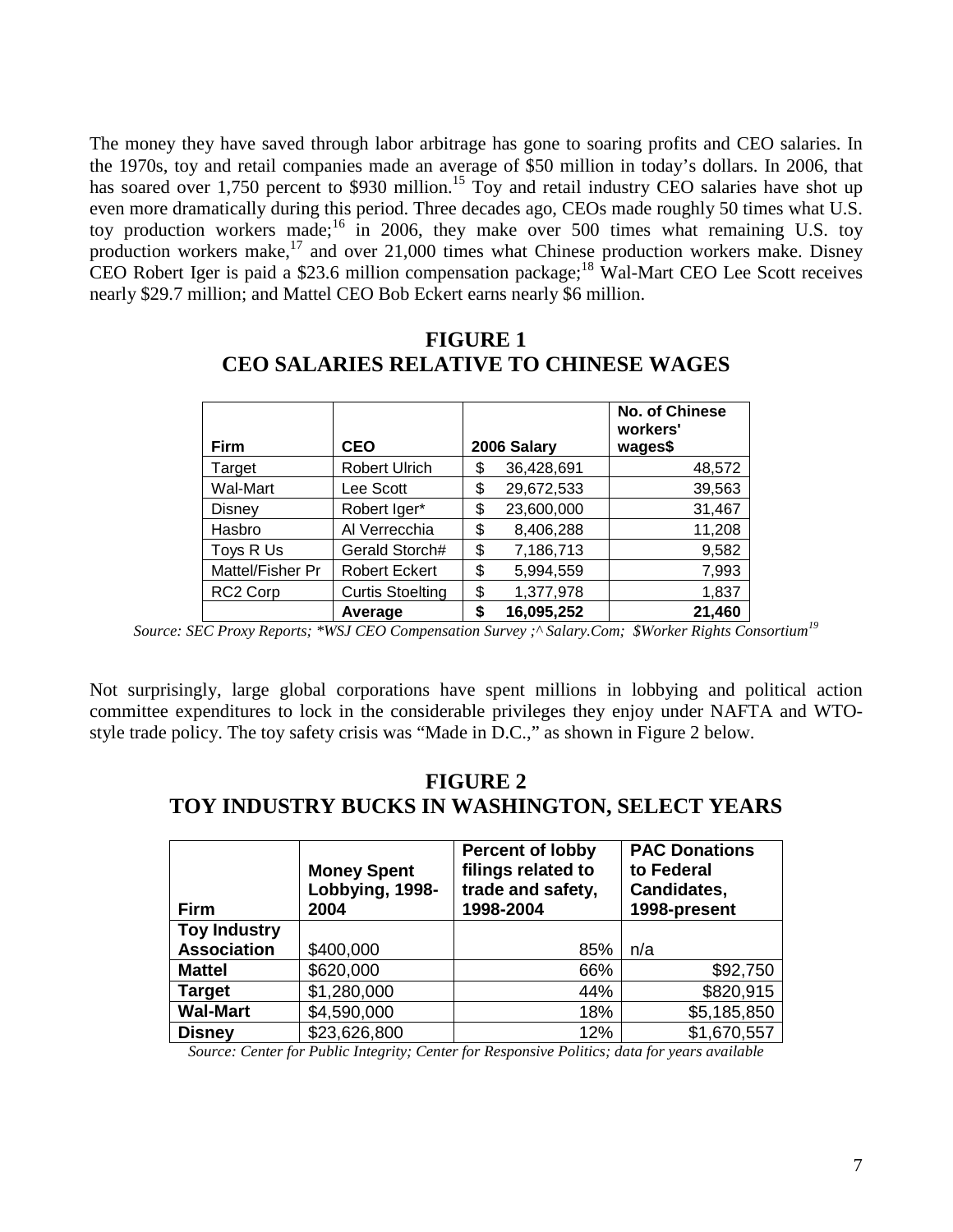#### **II. The race to the bottom in toy production costs**

Once upon a time, way back in the 1970s, nearly all toys purchased in America were "Made in America" (86 percent). During that decade – which also happens to be the last time that overall U.S. trade was balanced – nearly 60,000 American workers found gainful employment making toys for American children. Five-in-six dollars spent on toys supported these workers.

Things began to change in the late 1960s and early 1970s, when mega-retailers were building a national presence, and putting downward pressure on producers' costs.<sup>[20](#page-29-19)</sup> An illustrative example is Charles Lazarus, the founder of Toys R'Us, once a Washington, D.C. mom and pop outfit (that operatedout of the current Madam's Organ Bar on 18th St.,  $NW)^{21}$  that through a series of expansions and corporate mergers became America's leading toy retailer over just a few decades. As one colleague told the *Wall Street Journal* in 1985, while many retailers set their selling price based on what they must pay wholesale, "Charles never did that. He would first say, 'I can sell this product in greatvolumes at a certain price.' He would *then* decide at what price he had to buy it."<sup>22</sup> Such extreme cost pressures led inexorably to a search for ever cheaper toys, which led the industry to look increasingly to overseas labor markets. $^{23}$  $^{23}$  $^{23}$ 

Fast forward to 1993 – the year NAFTA was approved and one year before the WTO was approved. While imported toys had overtaken domestic production in 1987, *still* 27,000 workers made toys in the United States in 1993. Many of these workers were proud members of union shops, such as the Playthings, Jewelry and Novelty Workers Union. Union workers not only received better wages but hadpension and health care benefits as well.<sup>24</sup> Today, total employment in the U.S. doll, toy and game industry declined nearly 70 percent relative to pre-NAFTA and WTO levels and more than over 500 percent relative to 1970s levels, to less than 9,000 today.<sup>[25](#page-29-24)</sup> Imports now constitute 87 percent of domestic toy purchases, and China alone accounts for 74 percent. (See Appendix III for a complete explanation of our trade and economic data methodology; and Appendix IV for a table of key numbers and events presented in this report.)



*Source: Annual Survey of Manufactures; UN Comtrade*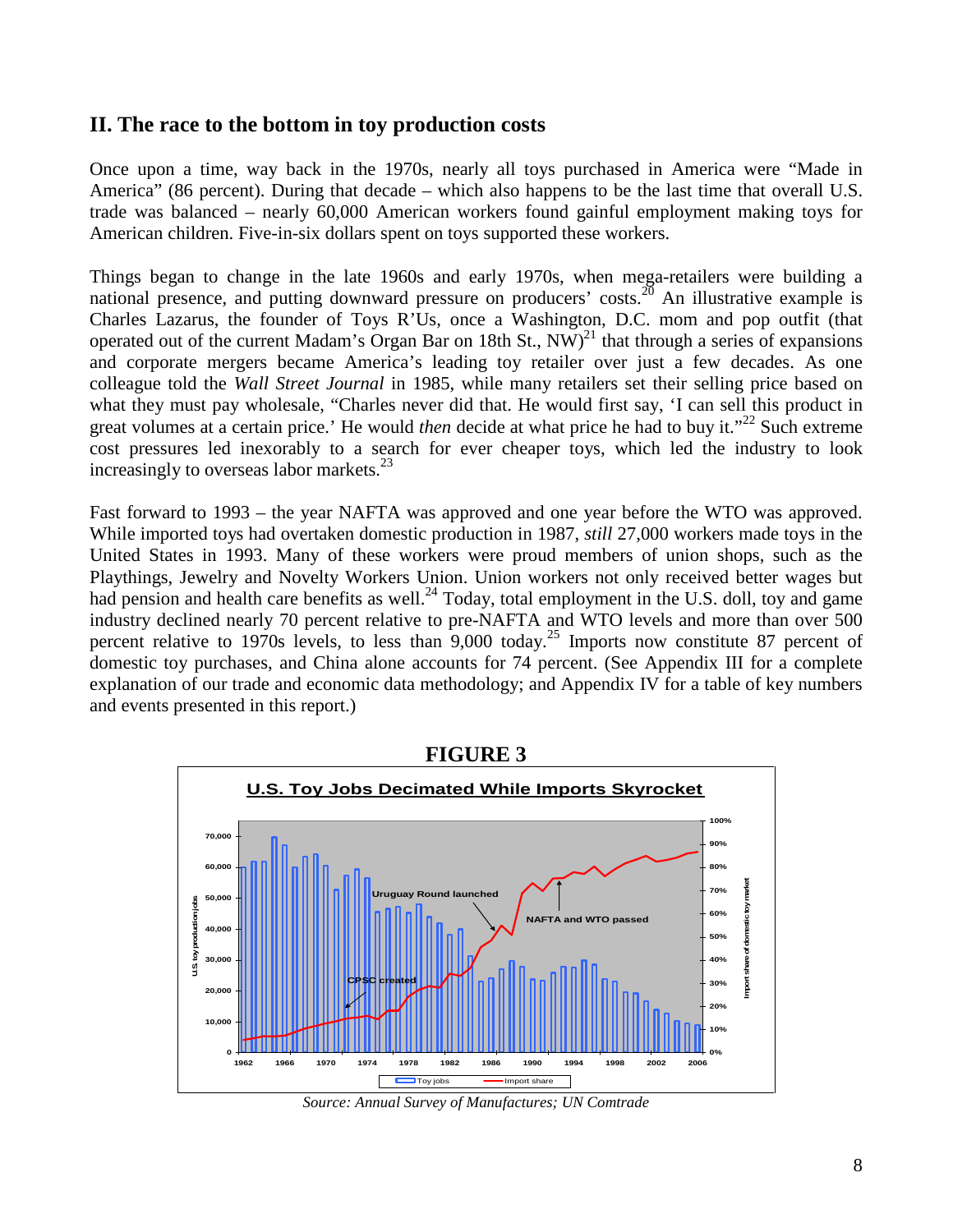The massive offshoring of U.S. toy production and jobs occurred in waves. Already by the late 1980s, the United States was importing more toys than were being produced domestically, with production shifted to Mexico and parts of Asia. After the passage of NAFTA in 1993, major toy manufacturers rushed to relocate to Mexico.<sup>[26](#page-29-25)</sup> According to the International Labor Organization, the average wage in Mexico for light manufacturing was \$0.65-\$0.77 per hour in 1993. Mexico's toy exports to the U.S. market surged a whopping 264 percent from 1993 to 2001, as shown in Figure 4. U.S. toy workers on production lines, by contrast, earned an average of \$11.24 per hour in 1993.<sup>[27](#page-29-26)</sup>



#### **FIGURE 4**

At the time of the NAFTA vote, Mattel justified NAFTA as necessary in order to keep production in the Western Hemisphere, and suggested it would usher in a new era of U.S.-Mexican unity:

"Under NAFTA, it is likely that Mattel would shift more of its Asian production to Mexico, to the benefit of U.S. industries and workers. The proximity of Mexico to the United States has fostered a strong relationship between U.S. suppliers and Mexican producers, a relationship that simply does not exist for Asian production… while Mattel already receives duty free treatment for many of its products imported from Mexico… *these benefits are not guaranteed [and are] still subject to review annually*… NAFTA, therefore, will provide Mattel *with much needed certainty*…"[28](#page-29-27) [emphasis added]

But a few years after NAFTA's implementation, not satisfied with the over 2,000 percentage point reduction in wages, toy manufacturers and major retailers quickly shifted production to China when China joined the WTO in 2001. Mexico's U.S. toy imports collapsed virtually overnight, returning to their pre-NAFTA levels. As a 2003 Government Accountability Office report noted:

"Mexico recently lost market share in 47 out of 152 major U.S. import categories. At the same time, China gained U.S. market share in 35 of those 47 import categories, including toys,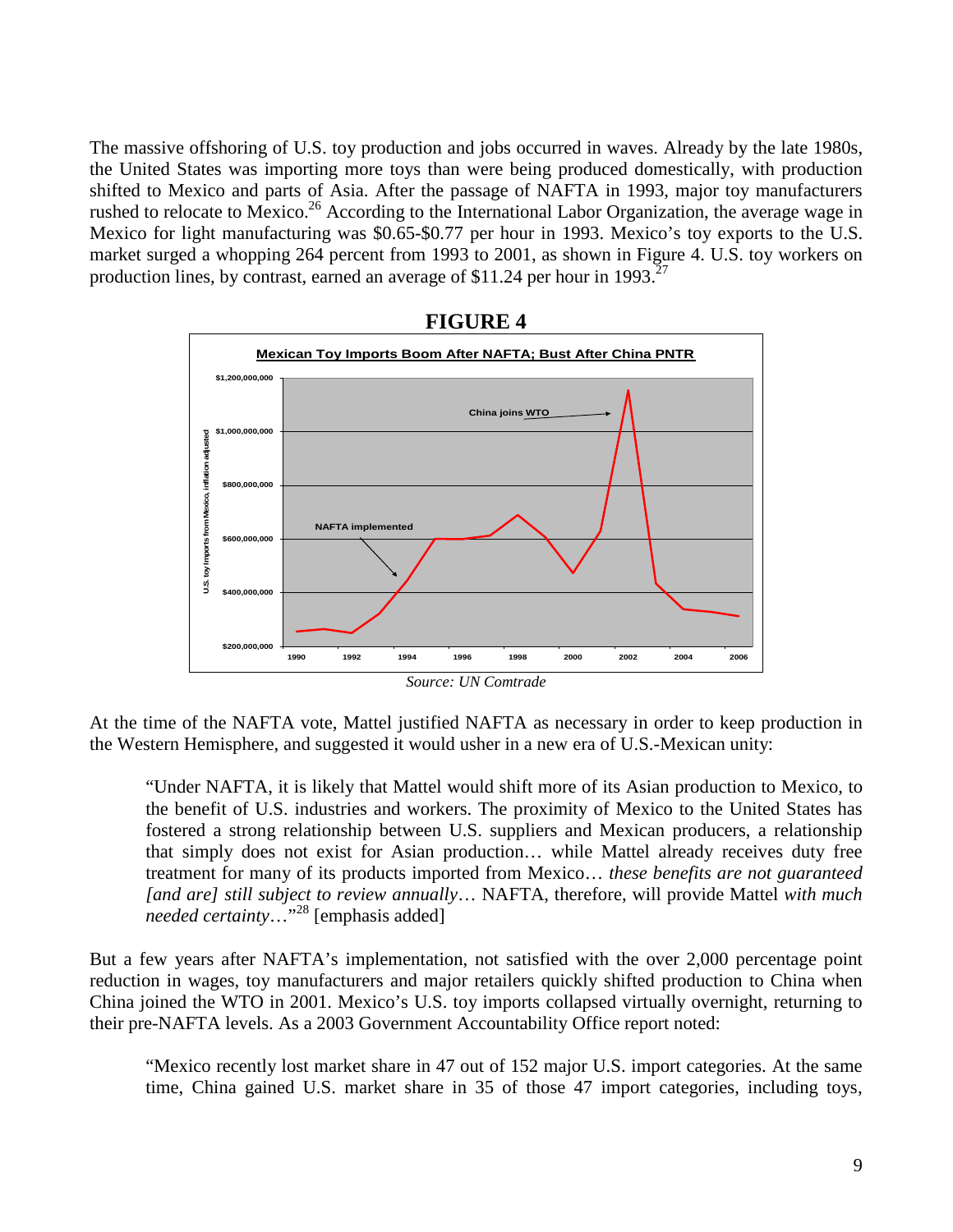furniture, electrical household appliances, television and video equipment and parts, and apparel and textiles. Some of these industries represent significant sectors of *maquiladora* production… China has competitive advantages over Mexico in terms of labor costs, electricity costs, and diversity of component suppliers."<sup>[29](#page-29-28)</sup>

As the International Labor Rights Fund's Bama Athreya told a congressional committee,

"There are approximately 8,000 toy factories in China today, employing more than three million workers. Most of these factories and workers are in the Pearl River Delta area of southern China. Virtually every American toy company produces its wares in this region. Mattel, Hasbro, Fisher-Price, Toys R Us, and Disney are all well documented end users of China's toy factories."<sup>[30](#page-29-29)</sup>

Moreover, workers frequently breathe in the lead paint and other toxins applied to toys without any protection,<sup>[31](#page-29-30)</sup> many work seven days a week for months at a time with no das off, and workers are often cheated out of overtimepay.<sup>32</sup> (*See* Box on Thomas the Tank on page 13 for the story of workers that make Thomas the Tank toys.) As Figure 5 shows, corporations sourcing from China face a labor marketwhere workers are paid hourly prevailing wages of as low as  $36$  cents an hour,  $33$  which is less than prevailing wages in other developing countries, and a mere 2.5 percent of what U.S. toy production workers are paid on average today.

|                           | <b>Prevailing</b><br>hourly wage | <b>Percent of</b><br>U.S. wage |  |
|---------------------------|----------------------------------|--------------------------------|--|
| <b>United States</b>      | \$14.26                          | 100.0%                         |  |
| <b>Mexico</b>             | \$1.05                           | 7.4%                           |  |
| <b>Dominican Republic</b> | ዩበ ጸ1                            | 5.7%                           |  |

# **FIGURE 5**

# **Prevailing Wages by Country for Toy Industry or Comparable Sector, 2006**

**China** \$0.36 2.5% *Source: Worker Rights Consortium; Annual Survey of Manufactures[34](#page-29-33)*

As a 1998 Congressional Research Service survey of corporate leaders concluded, "specific motivations of American companies for investing in China vary greatly from sector to sector. For some producers of toys and clothing, for example, a primary attraction has been to utilize China's low-cost labor for assembly operations geared toward exporting."<sup>[35](#page-29-34)</sup> Far from the invisible hand of the market, the visible hand of corporate and government-sponsored violence keeps workers in their place. This can be seen in places like Shenzhen, China, where a worker active in a local workers' center was brutally attacked by goons in November, and the government did not react.<sup>[36](#page-29-35)</sup> (For more detail on why corporations are choosing China, see Appendix I: "Why China?")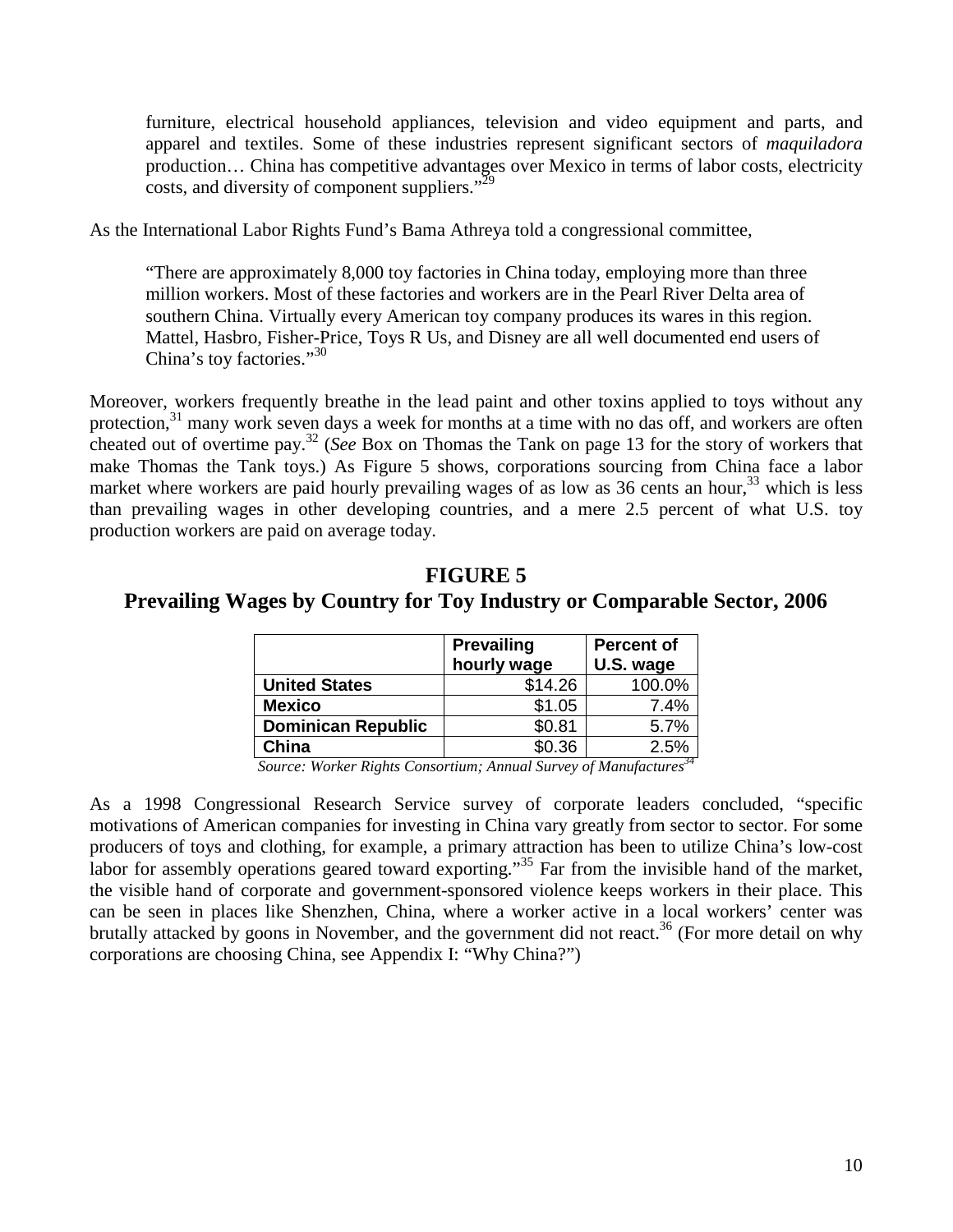# **III. Is kids' safety the price of relentless cost-cutting? New analysis shows lead driving the increase in recall activity**

The toy industry's designs and blueprints sometimes have built-in safety hazards, before a Chinese or Mexican worker ever begins the assembly in an overseas factory. Indeed, *design* flaws, such as those that lead to choking, were until this year the primary toy safety hazard and as likely to be found in a toy produced in China, Europe *or* America for the big toy companies. Now, however, the primary hazard leading to recall has become lead.

To better understand the nature of the toy safety crisis as well as what policies are needed to effectively address it, Public Citizen created a database of CPSC-recalled items from 2003 to the present, coded by country of manufacture, year, retail value and the posed safety hazard. This analysis is presented in this report for the first time. As we note in Section IV, these recalls likely represent only the tip of the iceberg of unsafe toys. Even after extensive press coverage and significant congressional scrutiny, the full extent of the imported toy safety crisis problem is not yet known, as consumer groups and investigative journalists continue to release evidence of hazardous products on store shelves that have not yet been recalled.<sup>[37](#page-29-36)</sup> (See Appendix II for a list of the top 2007 recalls and Appendix III for an explanation of our methodology.)

In 2003, there were 37 CPSC toy recalls worth \$44 million, while in 2007, there were 120 toy recalls worth \$384.8 million. This is an astonishing 224 percent increase in the number of recalls and a 773 percent increase in the dollar value of recalls in just four years.<sup>[38](#page-29-37)</sup>

From 2003-06, 77 percent of toy recalls were due to design or battery flaws, while only 23 percent were due to presence of lead or other supplier issues.<sup>[39](#page-29-16)</sup> But in just 2007, these proportions are reversed, with design and battery flaws accounting for 30 percent and lead and other supplier issues accounting for 70 percent of toy recalls.



*Source: Public Citizen database of CPSC recalls*

The disproportionate majority (94 percent) of overall toy recalls involved toys from China, even though China's share of the U.S. toy market is 20 percentage points lower (74 percent). (Econometric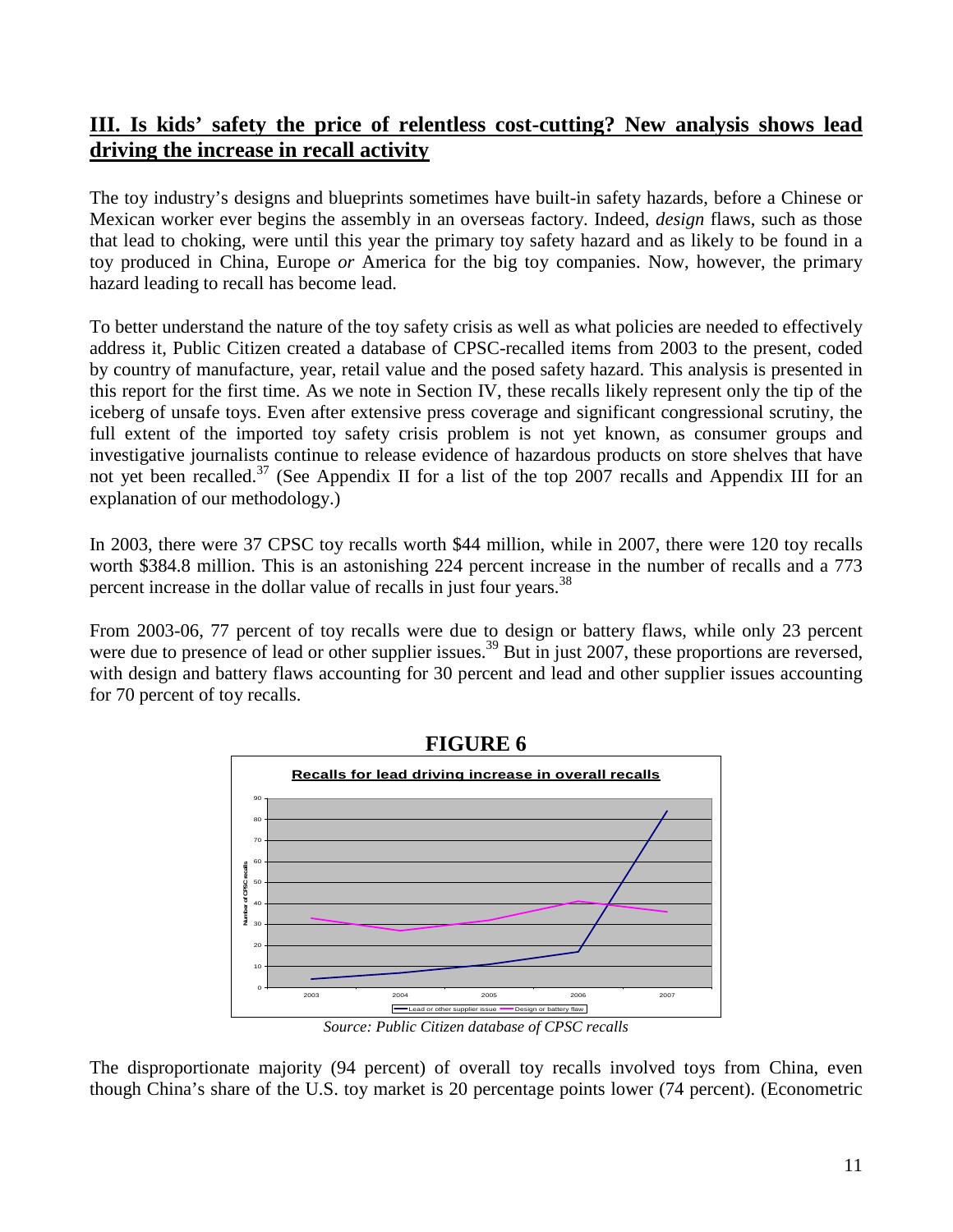studies have also confirmed China's share in total toy recalls to be disproportionate to its share of the U.S. market.<sup>[40](#page-29-17)</sup>) Lagging far behind are toy recalls from India, Mexico, Taiwan, Vietnam and the United States, each at 2 percent or less, as shown in Figure 7.



*Source: Public Citizen database of CPSC recalls*

However, the disproportionate recall of Chinese-made toys is driven almost entirely by recalls related to lead problems. On the other hand, China accounts for a roughly proportionate share of design flaws (79 percent), which continue to be at a troublingly high level and are as likely to be found in recalled goods made in the United States, China or elsewhere. This is shown in Figure 8 below, suggesting that specific attention needs to be paid to address the China lead issue. This data also shows that a global response is needed to redress the high level of built-in design flaws.

# **FIGURE 8 REASON FOR CPSC RECALL**

| <b>Reason for recall</b>  | 2003-06, global         |                   | 2007, global   China share, 2003-07 |
|---------------------------|-------------------------|-------------------|-------------------------------------|
| Design or battery flaw, % | 77.3%                   | 30.0%             | 78.7%                               |
| Lead or supplier issue, % | 22.7%                   | 70.0%             | 93.5%                               |
| For all reasons           | Avg. # of recalls: $43$ | # of recalls: 120 | 84.9%                               |

*Source: Public Citizen database of CPSC recalls*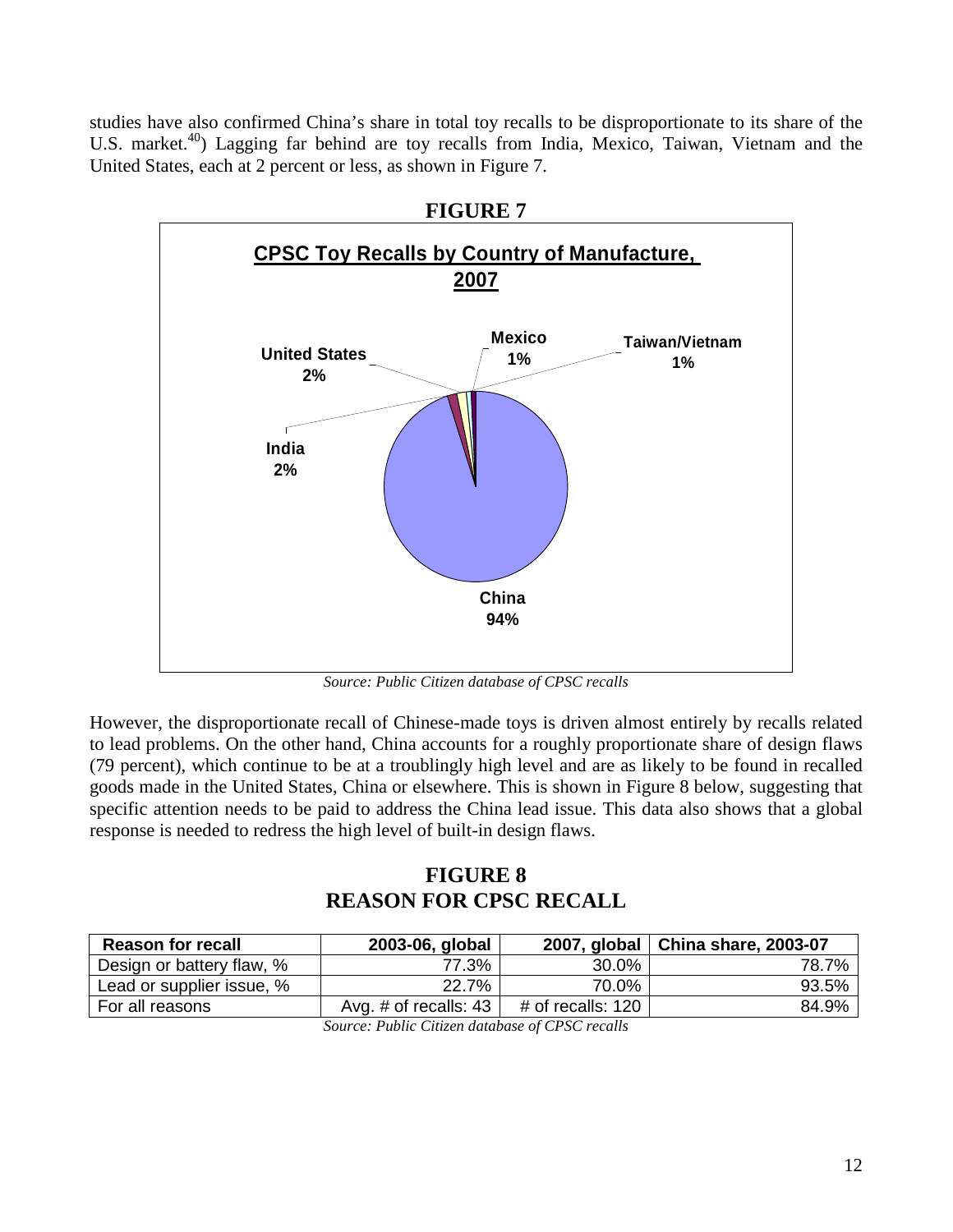# **Companies complain about mess they created**

The very companies that have offshored so much U.S. toy production in fact complain when the government has attempted to hold them accountable for the safety of the toys they sell. *The Washington Post,* in a story about a federal lawsuit against toy companies selling unsafe toys, reported one toy company executive as saying the federal actions "were unfair because they 'place a 100 percent burden on wholesalers and importers that is physically impossible to meet.' He said his company, which sells thousands of toys to major retailers nationwide, has to trust that manufacturers are complying with the regulations. Like most wholesalers, [this company] imports most of the toys from the Far East." *See* Lori Silver, "Toy retailers, importers sued over product safety," *Washington Post,* Aug. 21, 1990.

# **Thomas the Tank Engine Recall: A Global Fiasco**

*Adapted from National Labor Committee's congressional testimony:*

Many of the Thomas & Friends toy trains that were recalled due to lead were produced at the Hansheng Wood Product factory in Dongguan, China. In that factory, workers were regularly mandated to toil up to 16-hour shifts, from 8 in the morning to nearly midnight, sometimes with not a single day off over an entire month. While required to put in long hours of overtime, the workers were routinely cheated out of around a sixth of their overtime wages. After the recall, the factory shut down. 1,500 workers were laid off without the majority of severance owed them. It is unclear if any of these fired workers were screened to see if they are suffering the affects of lead poisoning. Thomas the Tank Engine toys are made by the RC2 global toy corporation.

Why has there been such a steep increase in lead-related recalls (from 37 in 2003 to 120 in 2007)? One explanation may be that the lead has always been out there but has simply gone undiscovered due to toy manufacturers' lax self-policing and the inability of the CPSC to test toys. But it may also be true that there is an increased reliance on cheaper lead paints in China driven by U.S. companies' efforts to procure sweatshop goods from China at the same low prices, even as Chinese wages continue to increase slowly. Indeed, wage increases and persistent labor shortages in Chinese factories led one economistto conclude that China's "golden period of extremely low-cost labor" is over.<sup>41</sup> To make up for paying higher wages, manufacturers may be increasingly relying on cheaper inputs such as leaded paint,which sells for a third of the cost of paint with lower levels of lead.<sup>42</sup> (See Appendix I for more details on "Why China?")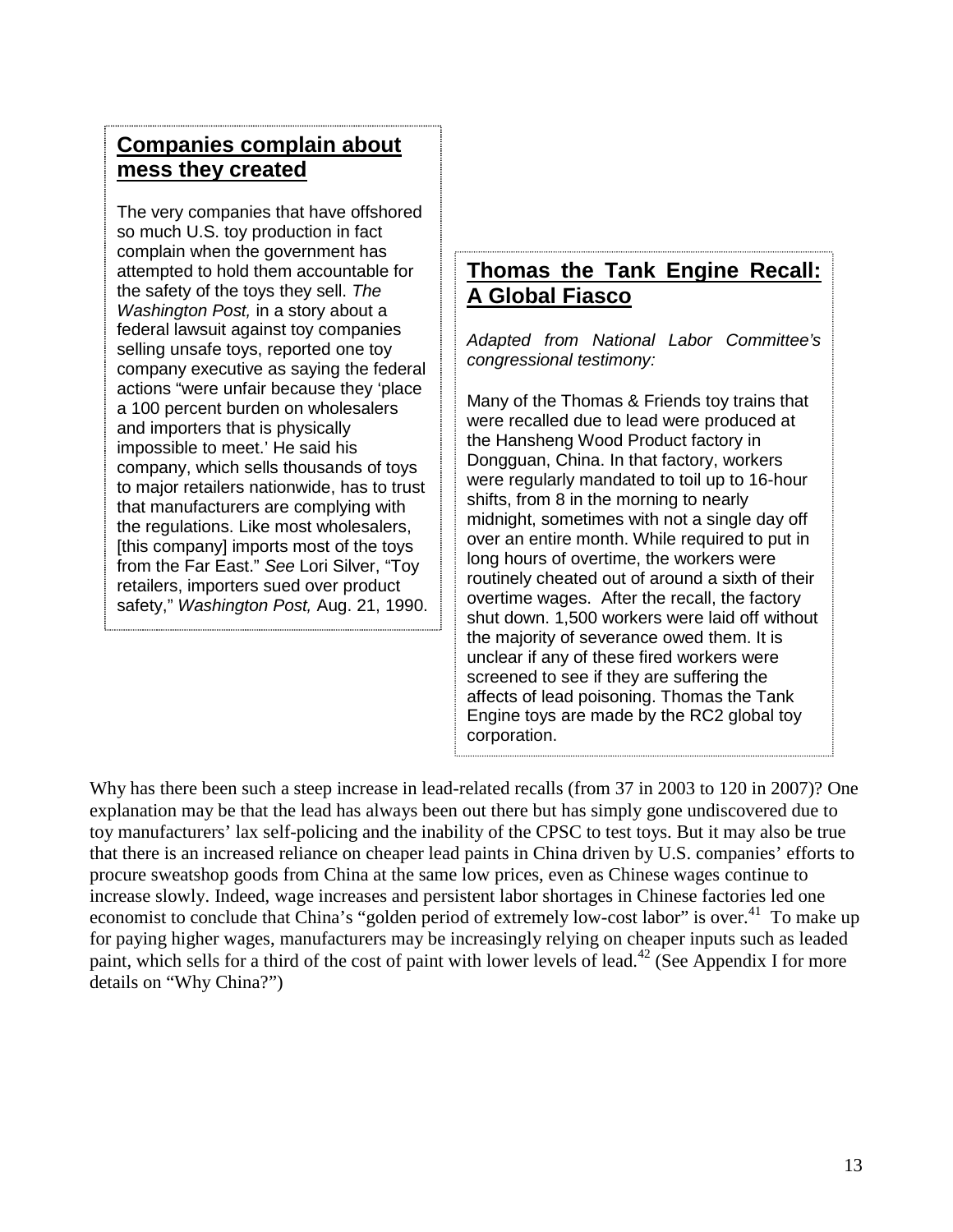#### **IV. Tiny consumer protection agency unable to cope with flood of imports**

While toy corporations have systematically offshored their production, public policy has not kept up. America's toy safety policy was designed in 1972, when nearly all toys were "Made in America."<sup>[43](#page-29-39)</sup> After many years of campaigning on consumer safety, U.S. consumer groups were instrumental in

passing the Consumer Product Safety Act and creating the CPSC in 1972. The CPSC was part and parcel of a wave of historic consumer and environmental advances, which included the formation of the National Highway Transportation Safety Administration, the Environmental Protection Agency, and a series of new environment, public health and safety laws.<sup>[44](#page-29-40)</sup>

**"The CPSC should be abolished." - National Mass Retail Institute, WSJ, 4/30/81**

The CPSC's mission is to "protect the public against unreasonable risks of injury associated with consumer products."[45](#page-29-41) The agency's brief is enormous, encompassing an incredibly diverse array of 15,000 consumer products including: toys, cribs, sports equipment, fireworks, mattresses, electrical appliances and swimming pools. The CPSC was granted a great deal of statutory authority to set mandatory safety standards, require labeling, order recalls, ban products, collect death and injury data, inform consumers about product safety, and contribute to the voluntary standards setting process.

While the statutory authority for the agency is strong, its ability to act to protect consumers has been eviscerated by two trends. First, the agency has been the subject of a relentless attack by conservative politicians determined to narrow the scope of governmental activities and free manufacturers from "burdensome" regulation. Starting with the anti-government Reagan administration in 1980, the CPSC's staffing levels have been chipped away, resulting in the deepest cuts of any health or safety agency. [46](#page-29-42) Rachel Weintraub of the Consumer Federation of America likened the destruction of the CPSC to "death by a thousand cuts."[47](#page-29-43) The CPSC went from having a budget of \$41.4 million and 978 staff(FTE<sup>48</sup>) in 1980 (the equivalent of \$96.4 million dollars in 2006) to a budget of \$62.4 million and 420 staff in 2007.<sup>[49](#page-29-21)</sup> And the agency's budget has steadily decreased in inflation-adjusted terms since its began operations in 1974. (See Appendix IV for the full details.)

Second, when the agency was created, most consumer products were made in America. The producers (and their attorneys) were within easy reach of agency investigative and enforcement personnel. The

|                                                                              |  |  |  |  | $\begin{vmatrix} u \\ v \end{vmatrix}$ don't want to abolish $\begin{vmatrix} 0 \\ 0 \end{vmatrix}$                                                                                       |  |
|------------------------------------------------------------------------------|--|--|--|--|-------------------------------------------------------------------------------------------------------------------------------------------------------------------------------------------|--|
|                                                                              |  |  |  |  | $\mid$ government. I simply want to $\parallel$                                                                                                                                           |  |
|                                                                              |  |  |  |  | reduce it to the size where I can                                                                                                                                                         |  |
|                                                                              |  |  |  |  |                                                                                                                                                                                           |  |
|                                                                              |  |  |  |  | $\begin{vmatrix} \text{drag} & \text{it} & \text{into} & \text{the} & \text{bathroom} & \text{and} \\ \text{drown} & \text{it} & \text{in} & \text{the} & \text{bathtub."} \end{vmatrix}$ |  |
|                                                                              |  |  |  |  |                                                                                                                                                                                           |  |
| $\mid$ Conservative Iobbyist Grover $\parallel$<br>Norquist on NPR, 5/25/01. |  |  |  |  |                                                                                                                                                                                           |  |

same producers were more mindful of safety issues because they were potentially liable under the U.S. justice system for any defective product. Indeed, the agency was designed to be complimentary to the U.S. tort system, where injured consumers can have their day in court against negligent manufacturers.<sup>[50](#page-29-24)</sup>

However, as Figure 9 shows, in 1980, when the agency was atits highest staffing leve[ls,](#page-29-25) $51$  the United States only imported \$3.3 billion (adjusted for inflation) worth of toys.

Today, under NAFTA and the WTO agreements, the United States imports nearly \$17 billion worth of toys. Not only are manufacturers far from U.S. shores and outside the jurisdiction of U.S. civil or criminal courts, but the decimated agency is simply unable to keep up with the flood of imports.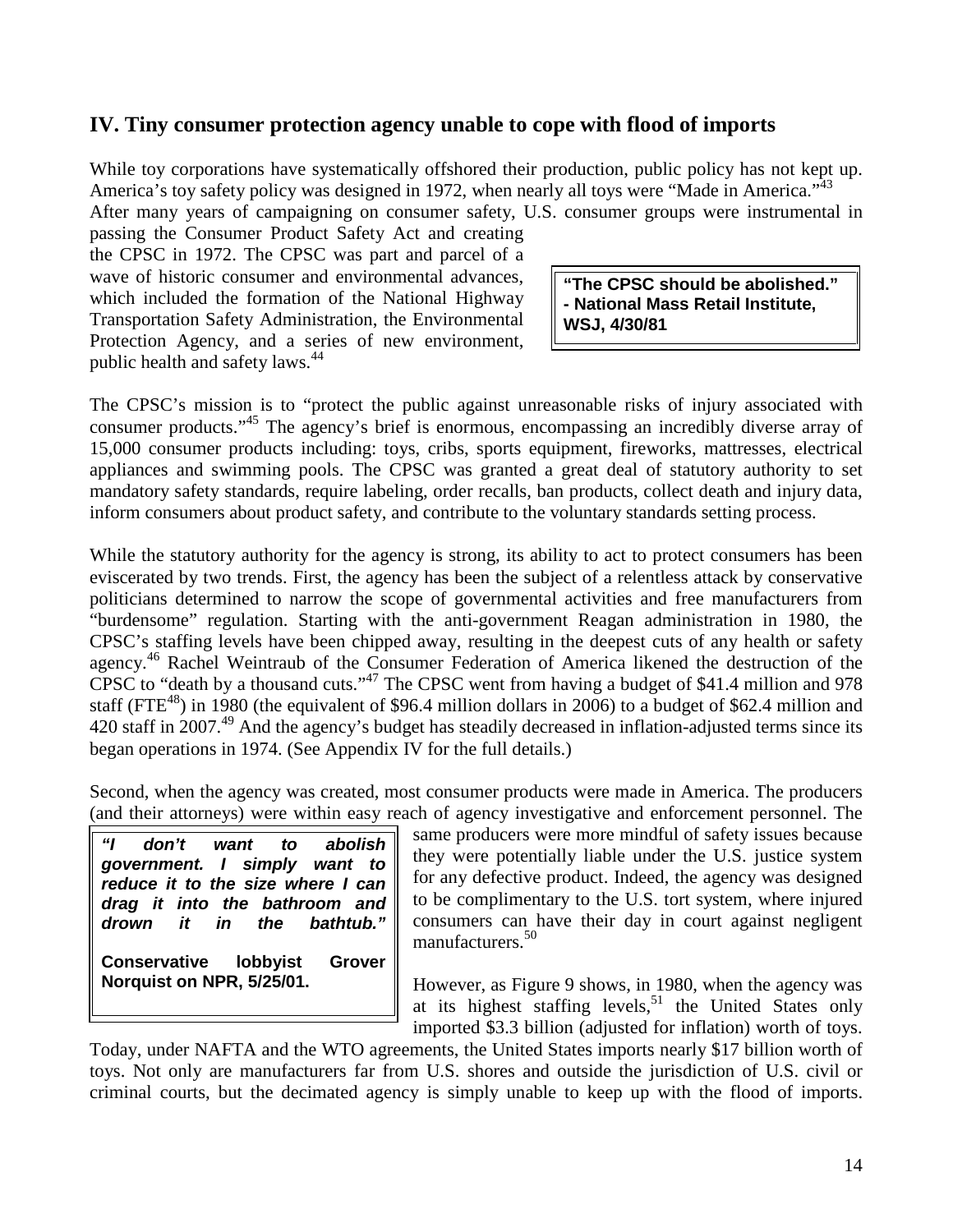Unlike the Food and Drug Administration, the CPSC does not have a "stop button" or "hot button" which allows it to halt trade in dangerous imports at the border without first having a hearing on the matter, nor does it have a program which permits it to visit and inspect overseas facilities shipping products to America.

According to the CPSC, the agency has no staff that work full-time at any of the 326 U.S. ports, and mostly focus part-time energies on Los Angeles and New York, leaving 324 ports virtually unchecked.[52](#page-29-26) A September 2007 *New York Times* exposé put it starkly: "In Los Angeles area ports, through which 15 million truck-size containers move a year, a single agency inspector, working two or three days a week, spot-checks incoming shipments. Agency officials would not permit the inspector to speak with a reporter, but colleagues said her assignment was all but hopeless. 'It is completely ineffective,' one agency official said… In New York harbor, a safety commission inspector rarely shows up, said two customs officers who check imports to see if they comply with trade laws. Asked recently when he last saw a commission inspector, Ted Fronckowiak, a customs supervisor, responded: 'It was around December."<sup>[53](#page-29-45)</sup>

As is graphically demonstrated below, in the era of globalization, the CPSC is overwhelmed with imports and faced with the impossible task of monitoring toy imports which have surged over 400 percent, while its budget was cut by a third in real terms, and its staff by sixty percent. Meanwhile, incomprehensible opposition by current CPSC Chair Nancy Nord for additional agency funding has resulted in calls for her resignation.<sup>[54](#page-29-46)</sup>

|                            | 1980            | 2006             | Change<br>1980-<br>2006 |
|----------------------------|-----------------|------------------|-------------------------|
| <b>Imports</b>             | \$3,267,835,006 | \$16,971,999,361 | 419%                    |
| <b>CPSC</b><br>budget      | \$96,331,511    | \$62,370,000     | $-35%$                  |
| <b>CPSC staff</b><br>level | 978             | 401              | -60%                    |

# **FIGURE 9 CPSC BUDGET CUT WHILE TOY IMPORTS SURGE**

*Source: Consumer Federation of America; News reports; UN Comtrade*

Although it is a very small agency with virtually no border inspection capacity, the CPSC generally had been a trusted part of the consumer safety network. Consumers rely on CPSC recall notices, especially for toys and other important children's products, such as car seats, strollers and cribs. The combined trends of U.S. toy firms' offshoring of production and the CPSC's inability to deal with imports have done significant damage to both the agency and the toy companies' reputations. Flaws in toy design and production generally have been discovered by the toy industry itself, leaving the CPSC to basically serve the role as press officer to the flawed attempts by the industry to regulate itself.<sup>[55](#page-29-27)</sup>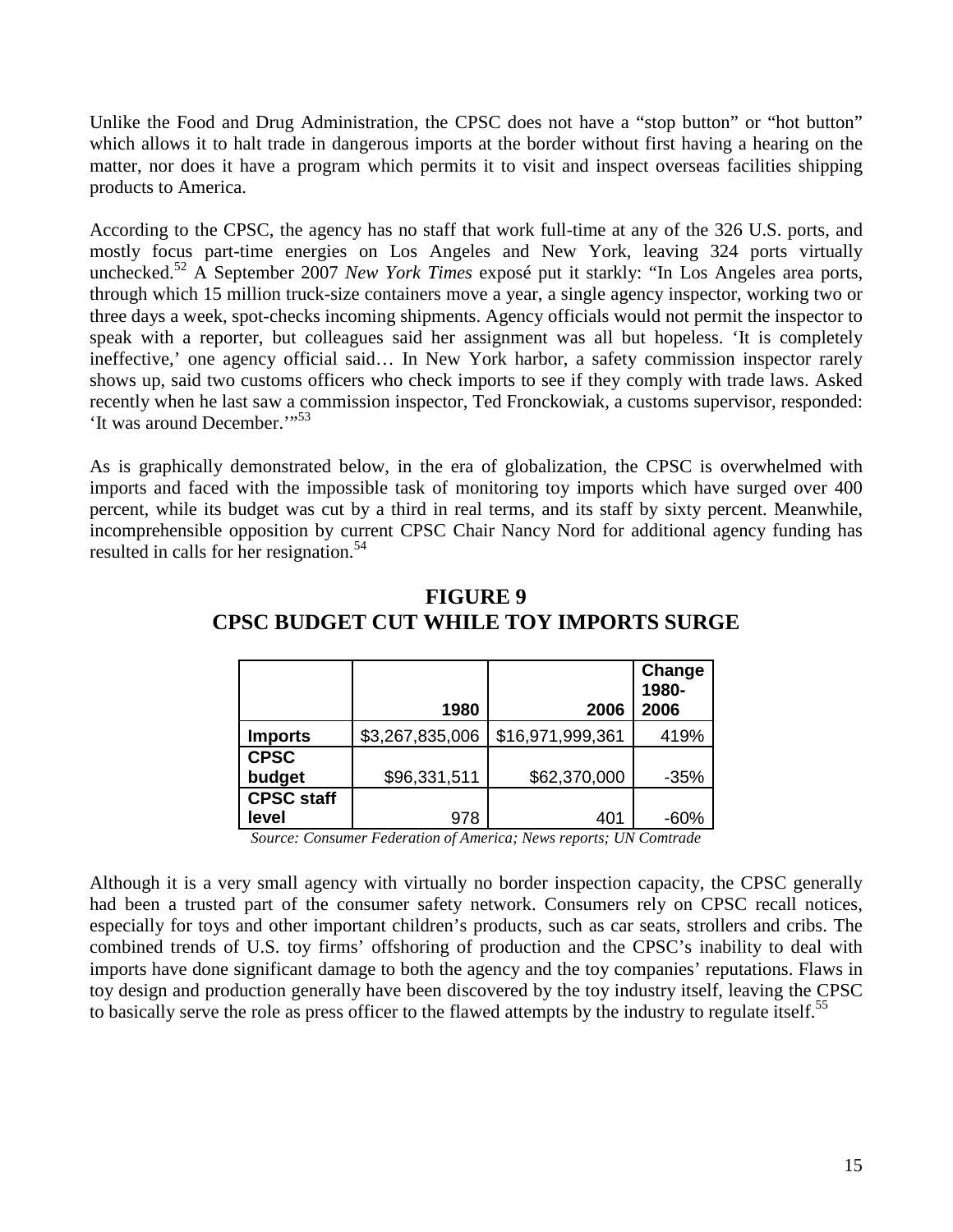# **Corporations Avoid Product Liability By Offshoring Production**

In 1988, just as toys were becoming made mostly overseas, the American Enterprise Institute's Douglas Besharov identified numerous legal and practical obstacles to U.S. consumers ever obtaining redress against foreign manufacturers, citing a ruling to this effect by the Supreme Court a year earlier. Besharov wrote:

"*A major purpose of American tort law is to remove dangerously defective products from commerce. When foreign producers avoid the force of the tort law, some American consumers will go without this intended protection. Moreover, the relative freedom of foreign producers from United States torts claims gives them a substantial cost advantage over companies that must price their goods to include American levels of liability. For some products, the difference is a substantial one that can clearly affect United States competitiveness. According to Howard J. Bruns, president of the Sporting Goods Manufacturers' Association, products liability costs his American member companies over eight times what it costs Japanese companies ( 4.2 percent of the price compared with 0.5 percent).*

*"In principle, the tendency of foreign producers to escape liability should reduce the attractiveness of their products, compensating for their lower price. Or, by putting retailers and other middlemen at greater risk, it should cause them to insist on a higher price markup. However, not many consumers realize that the level of liability protection differs from one good to the next... Moreover, many sophisticated buyers expect their insurance to cover their economic losses in any case and know that premiums do not go up when they purchase foreign goods. One Fortune 500 executive, when asked whether the lack of recourse against a foreign producer might lead his company to purchase a more expensive American product, answered no - because the company's insurance would cover any accidents. Middlemen, for the same reason, may find that their liability insurance premiums do not vary according to the proportion of the goods they import...*

*"[f]or many American claimants, the full enforceability of products liability laws stops at the shoreline. The situation worsens every year as imports fill more and more of the United States market... [the lack of liability creates an] artificial price advantage [that] will help [foreign producers] build market share, at the expense of United States consumers and insurers as well as competitors."*

Besharov, writing before the implementation of the WTO, concludes as we do, that a long arm statute and increased bonding requirements are needed. He additionally calls for strong international agreements that would have provided greater consumer protection. History, unfortunately for kids' safety, went in the opposite direction, a story to which we now turn.

*Taken from Douglas J. Besharov, "Forum Shopping, Forum Skipping, and the Problem of International Competitiveness," Proceedings of the Academy of Political Science, Vol. 37, No. 1, New Direction in Liability Law, 1988, at 143-145.*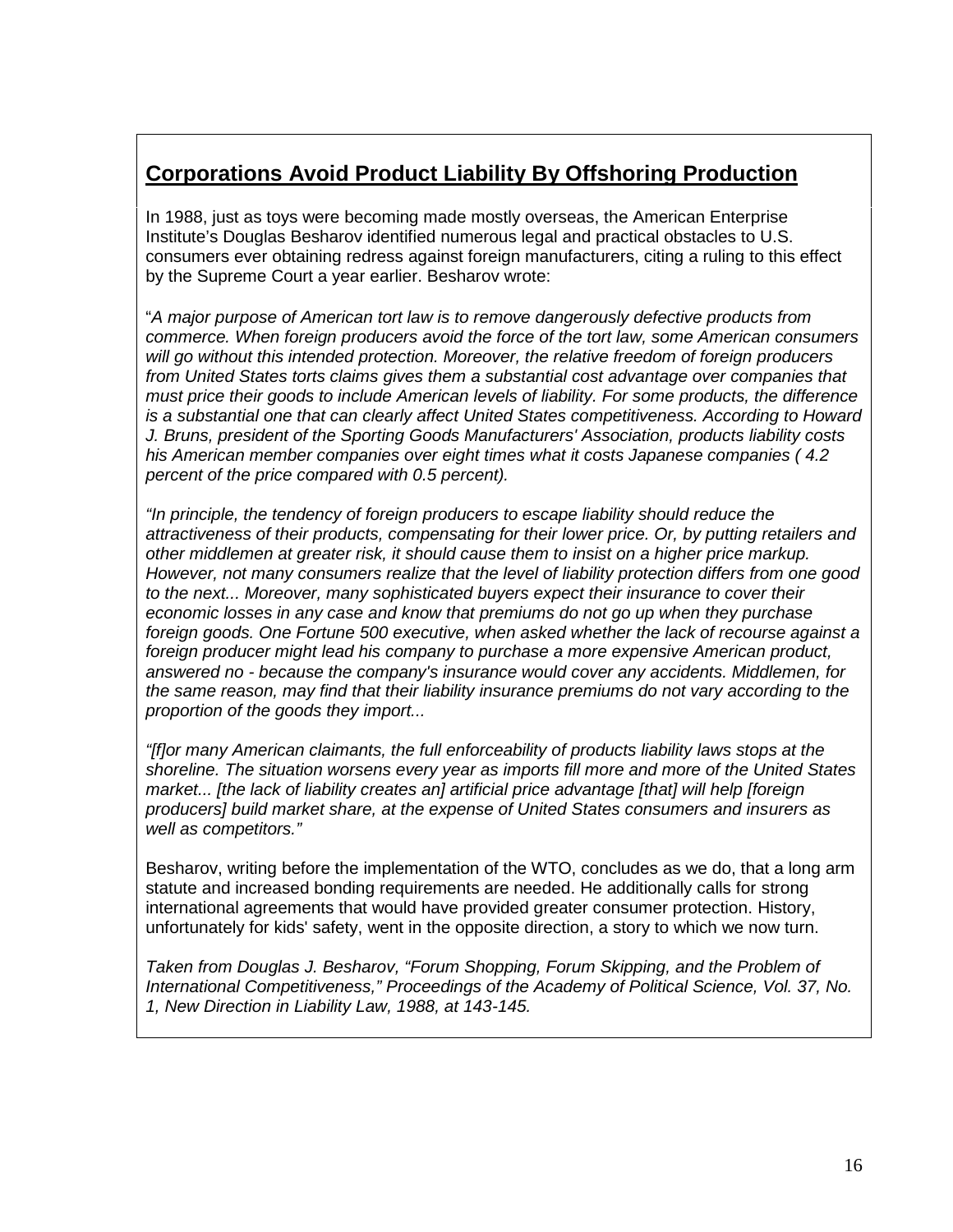# **V. While promoting relocation of production overseas with new foreign investor protections, U.S. trade agreements also contain limits on imported product safety**

Corporations have systematically pursued a "low road" business strategy that has eviscerated democratic oversight of their operations, consumers' right to seek redress in our court system, and economic security at home and abroad. The toy safety crisis that has resulted is not some accident of the "market" simply doing its job: it has been enabled directly by a generation of public policy, and in particular, ever more draconian trade policy.

How has trade policy contributed to this state of affairs? Both the WTO and NAFTA, as well as more recent trade agreements modeled on NAFTA, contain strong investor protections that encourage the offshoring of U.S. production by removing various costs and risks otherwise associated with locating production in a developing country. For instance, the WTO's Trade Related Investment Measures (TRIMs) agreement guarantees that firms interested in offshoring will not be subject to measures such as local content requirements, trade balancing requirements or export restrictions that developing countries frequently employed prior to the WTO. NAFTA's investor protections, an expanded version of which are also included in the Central America Free Trade Agreement (CAFTA) and the three pending U.S. FTAs, go even further. The NAFTA-style foreign investor rules guarantee a "minimum standard of treatment" that "host" countries must provide foreign investors, [56](#page-29-47) and they eliminate the uncertainty of having to use "host" country courts to settle many common disputes. These pacts grant foreign investors a private right of action to enforce their "trade" agreement investor rights, through which they can challenge government policies in international tribunals at the World Bank and United Nations and demand compensation for measures they consider to have impaired their investment. This includes compensation for lost profits when government regulatory policy undermines their "expectation of gain or profit."<sup>[57](#page-29-31)</sup> Under NAFTA, around \$35 million has been paid out by governments in cases relating to toxic substance bans, logging rules, operating permits for a toxic waste site, and more.  $58$ 

Not only do the investment provisions in various trade agreements extend strong protections to manufacturers that encourage them to move overseas, perversely, our current trade agreements *also* impose limits on domestic regulatory policy of signatory countries. Domestic laws providing a level of protection extending beyond that which is allowed in these trade agreements and also resulting in imports being kept out of the U.S. market are all subject to challenge in trade tribunals as "non-tariff trade barriers."

Many people are surprised when they first learn that actual *trade between countries* is only one element of the policies established and enforced by NAFTA and the WTO. These "trade" agreements also require that countries alter wide swaths of domestic non-trade policy or face sanctions. A key WTO and NAFTA provision requires each signatory country to ensure the conformity of all of its laws, regulations and administrative procedures at every level of government to the agreements' terms.<sup>[59](#page-29-48)</sup> If they do not, other WTO and NAFTA signatory nations can challenge U.S. national or local policies before foreign tribunals for failure to comply with the pacts' terms. Nations whose policies are judged to be "non-tariff trade barriers" are ordered to eliminate them or face indefinite trade sanctions.

The United States has been the number one target of challenges at the WTO, where domestic laws are almost always ruled against in tribunal hearings. According to Public Citizen's ongoing tally, the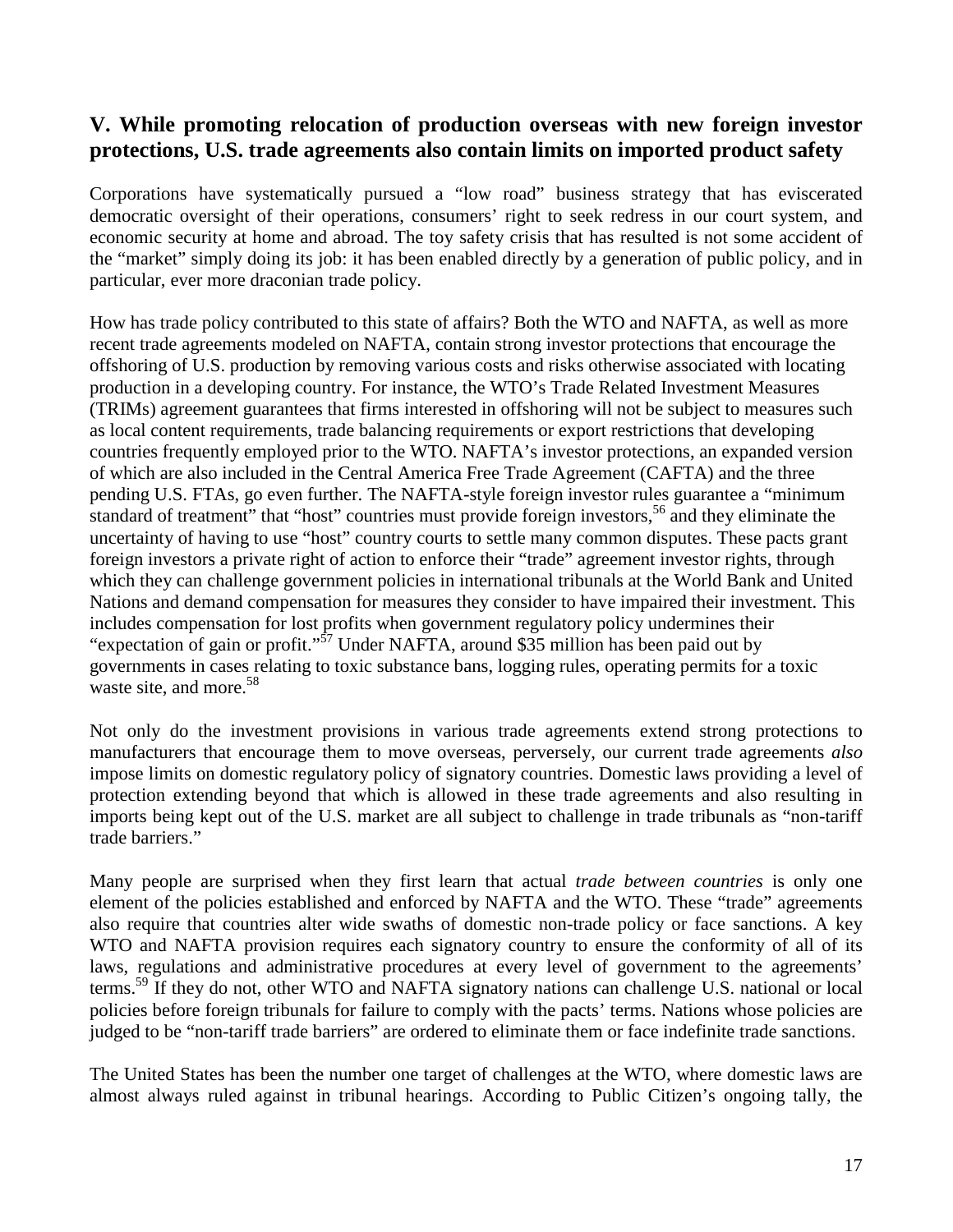United States has lost 86 percent of the WTO cases lodged against it. Furthermore, on cases brought against U.S. public interest policies, ranging from sea turtle protection to gambling regulation, the United States lost 100 percent of the time. Unfortunately, we are not alone: defendants lose cases roughly the same percentage of the time, showing how globally and systematically the WTO system pushes deregulation at the domestic level. $60$ 

While the WTO's Trade Related Aspects of Intellectual Property (TRIPs) agreement requires government action to protect the monopoly patent rights of corporations, the WTO's Technical Barriers to Trade (TBT) agreement limits governments' ability to protect society's most vulnerable workers and consumers. The WTO's TBT agreement sets the criteria that WTO signatory nations must follow concerning standards, technical regulations, and conformity assessment rules for most products, including industrial and agricultural products but not food. The TBT agreement's rules not only cover toy safety standards, they also limit the options that Congress may pursue to fix the import safety crisis. NAFTA and other FTAs incorporate the TBT agreement obligations.

- The TBT agreement requires WTO signatory nations to use international standards if such standards "exist or their completion is imminent" (Article 2.4). The only exceptions are for "fundamental climatic or geographical factors or fundamental technological problems." If a member's standard conforms with the relevant international standard, "it shall be rebuttably presumed not to create an unnecessary obstacle to international trade" (Article 2.5). There is however no requirement that all goods moving under WTO rules must meet these international standards. Thus, under NAFTA and the WTO, international standards serve as a *ceiling* which countries cannot exceed, rather than as a floor that all countries must meet. This is the "race to the bottom" that is built into WTO and NAFTA rules.<sup>[61](#page-29-50)</sup>
- The TBT agreement's "non-discrimination" (or "national treatment") rule requires that the United States treat foreign produced goods the same as domestically produced goods. For instance, the United States is not permitted under these rules to inspect imported goods at a greater rate than similar domestic goods. Even though the enhanced border inspection may be the only safety check on a wide array of imports, the level of inspection we apply to imports will be closely watched by exporting nations to make sure we apply the same scrutiny to domestically-made goods even if imports represent the majority of the problem.
- The TBT agreement also prohibits WTO members from adopting or applying standards and technical regulations in ways that create "unnecessary obstacles to international trade" (Article 2.2). What constitutes an unnecessary obstacle versus a legitimate safety standard is determined by the closed-door trade tribunals that hear non-tariff barrier challenges. These tribunals are staffed by trade lawyers, who generally lack expertise in consumer safety.
- The TBT agreement requires that countries may only maintain policies that fulfill "legitimate objectives" in the *least trade-restrictive* manner possible, while taking into account the risks that non-fulfillment of such regulations would create (Article 2.2 and 2.3). Again, tribunals of trade lawyers are left to make the subjective determination about whether a less trade-restrictive option might exist.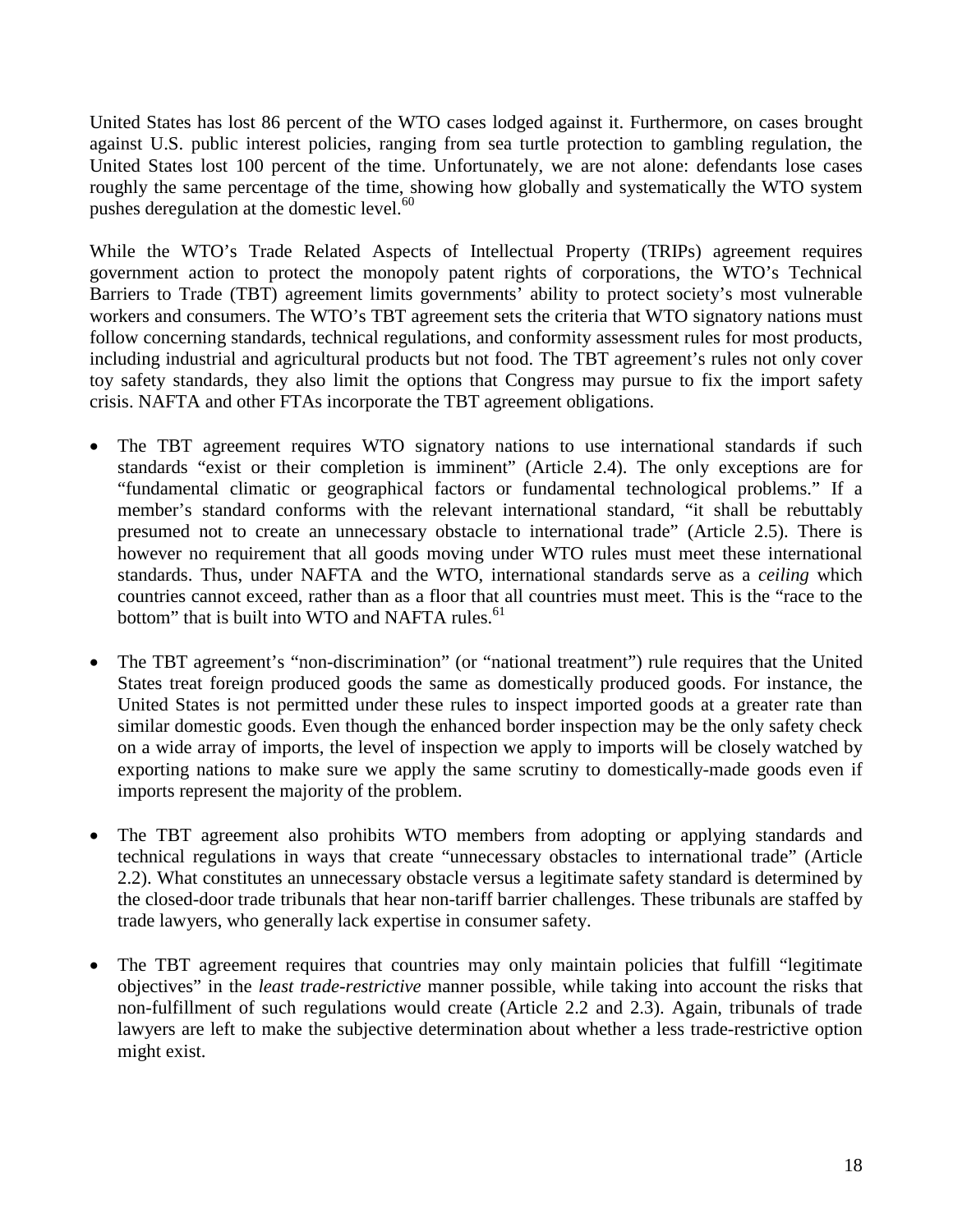As Congress considers an array of regulatory measures to address the import safety crisis, such as mandatory third-party inspection for toys, few congressmembers are cognizant of the fact that these requirements could be the subject of a trade dispute. What would happen if Congress refused to weaken a new imported product safety law if it were successfully challenged at the WTO? WTO rules allow the winning countries to impose trade sanctions against the United States *until* we change our law as ordered for the full amount of trade that is affected. Alternatively, the United States can offer to negotiate compensation. That would mean, for instance, if China successfully challenged an imported toy safety law at the WTO, the United States must pay China not to send unsafe toys to us as an alternative to having China impose trade sanctions on whatever U.S. economic sectors of their choosing. China would get to pick which option it desires.<sup>[62](#page-29-36)</sup>

# **From the Source… WTO Undermines Product Safety**

Former U.S. representative James Bacchus (D-Fla.) noted that three WTO agreements (GATT, SPS and TBT) would apply to any effort by the United States to increase food and product safety. "If, in their actions on health and safety issues, they choose to ignore their obligations under these three WTO agreements, they could face costly economic sanctions in the form of lost access to the other's market. Such sanctions could range into the billions of dollars in lost sales annually."[63](#page-29-16)

While in Congress, Bacchus was a big WTO booster, exuberantly claiming in his floor speech on implementation of the WTO that it would lead "to workers' rights and environmental protections and all of the things that all of us in both parties want for the American people."<sup>[64](#page-29-51)</sup> The Democratic leadership of the 103<sup>rd</sup> Congress, after having just lost control of the House thanks to voter revolt over their support of NAFTA and other middle-class squashing policies,  $65$ held this vote in a lame-duck session. Bacchus, a Democrat, gave up his House seat and became a WTO tribunalist and a trade lawyer, and his seat was seized and is still held by a Republican.<sup>[66](#page-29-18)</sup>

Of course, even though such challenges have occurred in the past and are occurring presently, it is possible that U.S. diplomatic pressure could keep China or other WTO member governments from challenging U.S. toy safety laws. But under the aforementioned NAFTA, CAFTA and NAFTAmodeled agreements with Peru, Panama and other countries, investors can directly challenge government policy for taxpayer compensation. Indeed, corporations are pushing the investor-state system further in every U.S. trade pact, to the point where even social security systems and natural resource concessions are covered.<sup>[67](#page-29-52)</sup> These expansive investor rights, which go beyond what U.S. **corporations operating in the United States are allowed under U.S. law, are rapidly becoming a global** *ceiling* **for public regulation of corporations, while there is no global** *floor* **for labor, environmental and safety standards in the ongoing, corporate-driven race to the bottom. [68](#page-29-40)**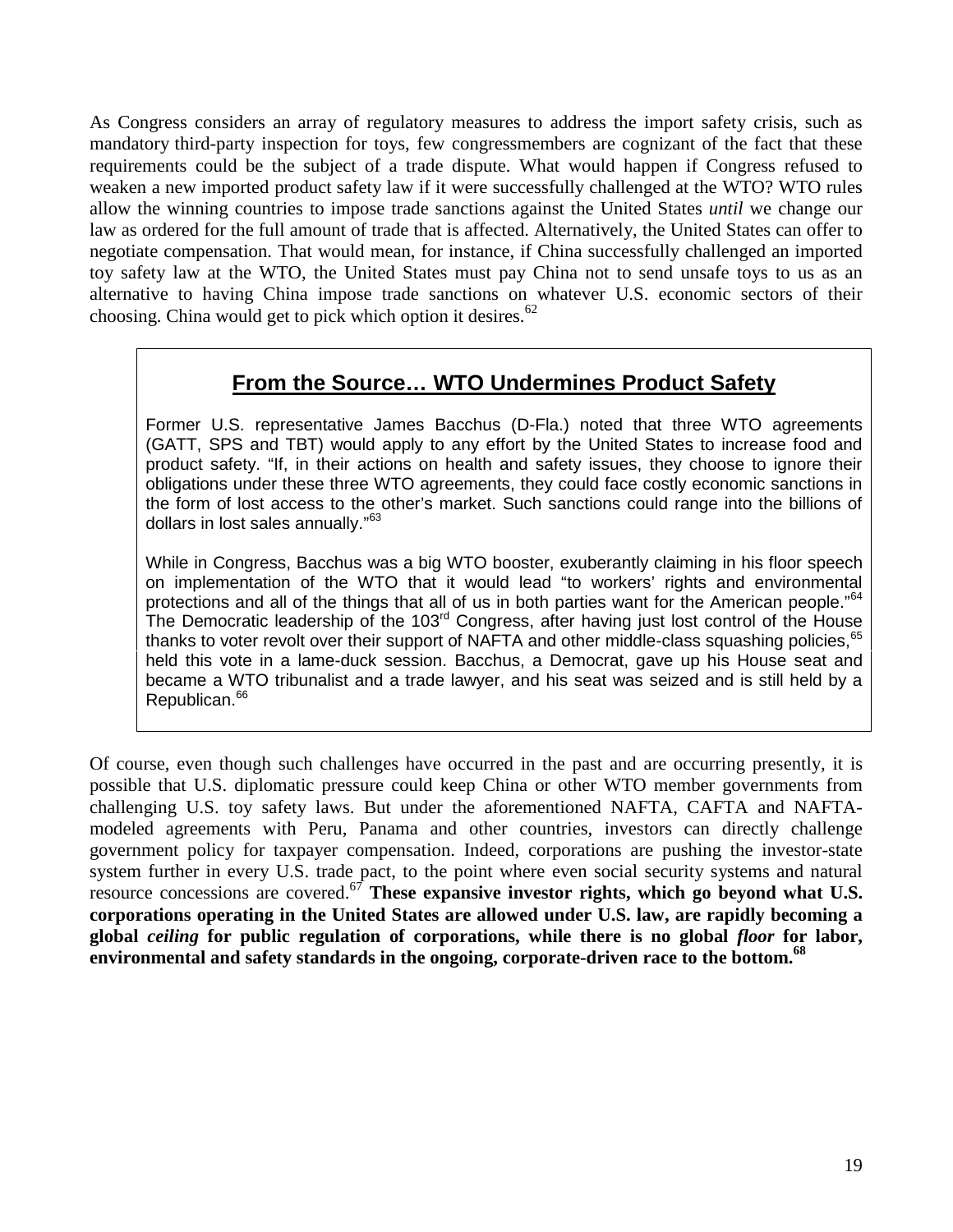# **VI. Policy Recommendations**

To effectively remedy the imported toy safety crisis, Congress must act on number of levels. **Congress must provide new authority for domestic agencies responsible for consumer product safety and inspection that brings these agencies' responsibilities and authorities up to date with present realities: namely, that a significant portion of products circulating in the United States are no longer made here, but rather are being produced in developing countries, where often product safety systems are insufficient to safeguard consumers against even the most egregious hazards.**

In Congress, the Senate is considering and the House has approved legislation on the Consumer Product Safety Commission.<sup>[69](#page-29-19)</sup> Remarkably, however, in the midst of our massive imported toy safety crisis, and on the heels of horrifying revelations about unsafe imported pet food, toothpaste and other products, these current proposals do not address in any significant way the import safety crisis. While the Senate bill reported out of the Commerce Committee in October is better than the approved House measure, neither of the bills contains the essential elements below, which have been identified by consumer groups as necessary to improve toy import safety.

To give the CPSC a fighting chance against the flood of overseas imports, the following policies, currently missing from the bills, must be adopted:

- Creation of an Office of Overseas Compliance within the CPSC;
- Creation of a STOP or HOT button for this office that would allow them to temporarily halt unsafe imports at the port of entry on a preliminary determination that they pose an unreasonable risk to public health or safety, without a hearing or other delays required in current law and to allow the products to be held, pending a fuller determination regarding the safety of the products and independent third party certification of their safety;
- Increasing the amount of bond money required to be posted by importers to ensure that importers are able to pay for any product recall (currently, only bonds to cover customs fees are required);
- Increased and adequate staff and funding for border inspection, and the assignment of a limited number of ports of entry for hazardous consumer products;
- Requirements that foreign manufacturers consent to the jurisdiction of U.S. courts so that enforcement officers can seek penalties for violations, providing an incentive for more safety on the front end;
- Requirements that foreign manufacturers consent to allow CPSC investigators into their plants and testing labs for inspection or investigation purposes and provide the CPSC with authority to block imports from countries and companies that do not permit inspections; and
- New authority for CPSC to block/penalize bonding agents and importers who are repeat offenders.

**Finally, Congress must alter various provisions of U.S. trade agreements, including the WTO's TBT agreement, whose rules currently limit border inspection and the safety standards that**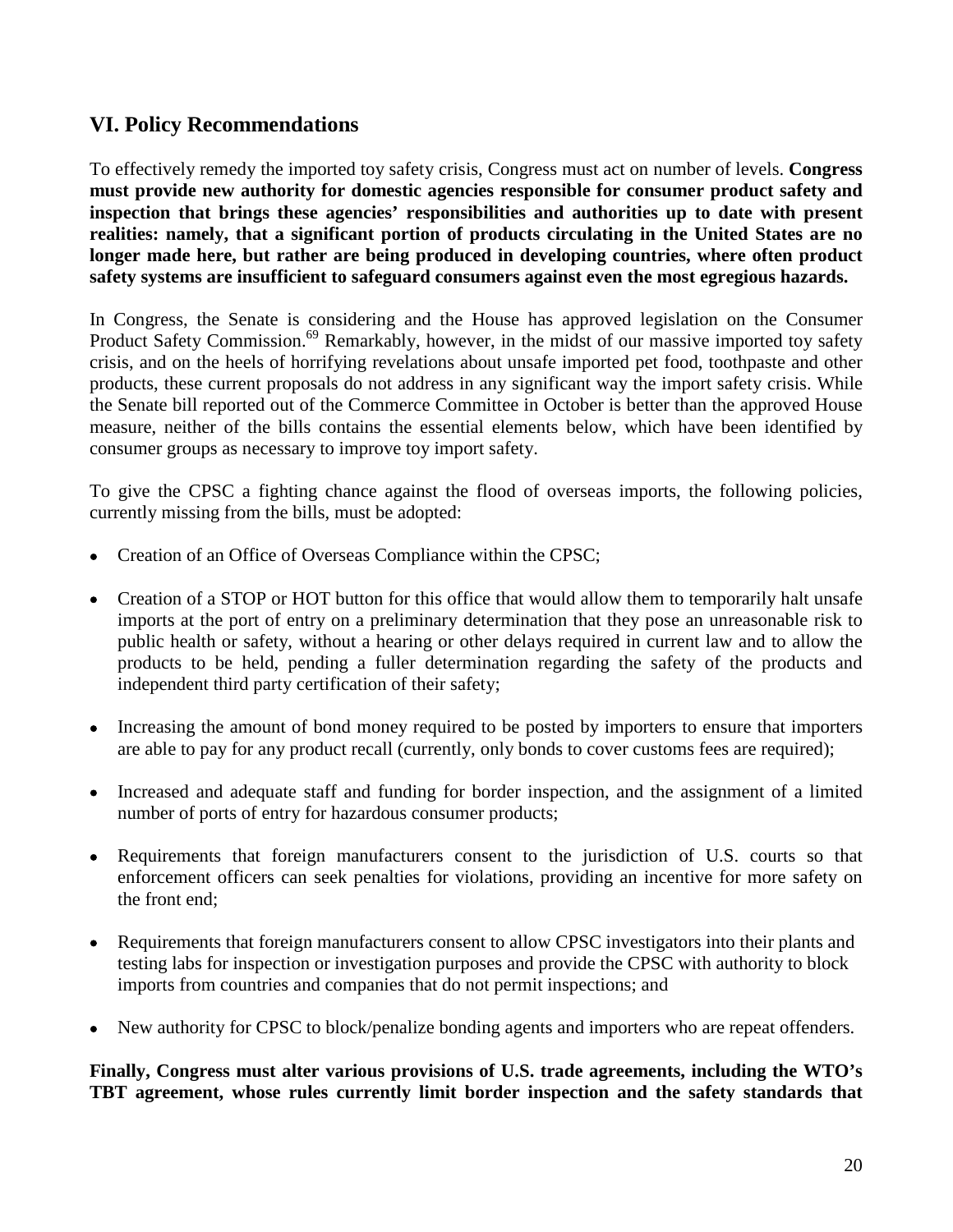**signatory countries can require of imported goods. Moreover, NAFTA and its various expansions to countries in Latin America, Asia and the Middle East need to be renegotiated to remove the investor-state system that incentivizes corporations to offshore production and provides a private right of action against domestic safety policies.**

Absent such changes in existing trade agreements and rejection of future agreements with such limits, any improvements Congress may make to U.S. policy regarding import safety could be exposed to challenge as "non-tariff trade barriers" before trade tribunals. With the exception of the recent WTO ruling against the U.S. Internet gambling ban, both Democratic and Republican administrations have systematically worked to implement such trade tribunal rulings, including a NAFTA order to allow access to all U.S. roads for Mexico-domiciled trucks, and WTO orders to weaken Clean Air Act and Endangered Species Act rules, among other examples. This readiness to acquiesce to trade agreement panels' orders to weaken our domestic public interest laws must stop.

In the past, most American anxiety about trade agreements has focused on jobs, wages and offshoring. The imported toys, product and food safety crisis has made vividly clear to many Americans that our current trade agreements and policies pose much broader threats to their safety and health – and the ability of their government to act in their interest. Changes to our current trade agreements and policies are needed to ensure that policies aimed at countering the import safety crisis are not undermined. More generally, such changes are needed to ensure public support for trade is not thoroughly undermined by our current toxic trade model.

# **Four Resources for Concerned Consumers**

To remedy our import safety crisis, we need to change our trade agreements and domestic safety laws. However, in the short term, if you are concerned about whether there is lead or other toxins in your toys, you can buy an inexpensive lead testing kit at your local hardware store. However, be aware that these kits do not work on all product types. Consumers Union recently tested lead testing products and found that many do not detect lead below the surface of toys (see http://blogs.consumerreports.org/safety/2007/10/testing-the-lea.html). You can also check out *The Consumer Action Guide for Toxic Chemicals in Toys*, produced by the Michigan-based Ecology Center: **<http://www.healthytoys.org/home.php>**

For an analysis of toy-related hazards and a summary of all CPSC toy recalls for the year, please see *Trouble in Toyland: The 22nd Annual Survey of Toy Safety*, produced by the consumer group U.S. PIRG: **[http://www.uspirg.org/issues/toy-safety/trouble-in-toyland](http://www.uspirg.org/issues/toy-safety/trouble-in-toyland-report)[report](http://www.uspirg.org/issues/toy-safety/trouble-in-toyland-report)**

For a full listing of Consumer Product Safety Commission (CPSC) recalls, or to receive recall alerts, you can go to the CPSC webpage: **<http://www.cpsc.gov/cpscpub/prerel/prerel.html>**

Finally, if you would like to buy toys Made in America, information is available on numerous private web resources including: **<http://www.toysmadeinamerica.com/>** and **<http://www.stillmadeinusa.com/toysngames.html>**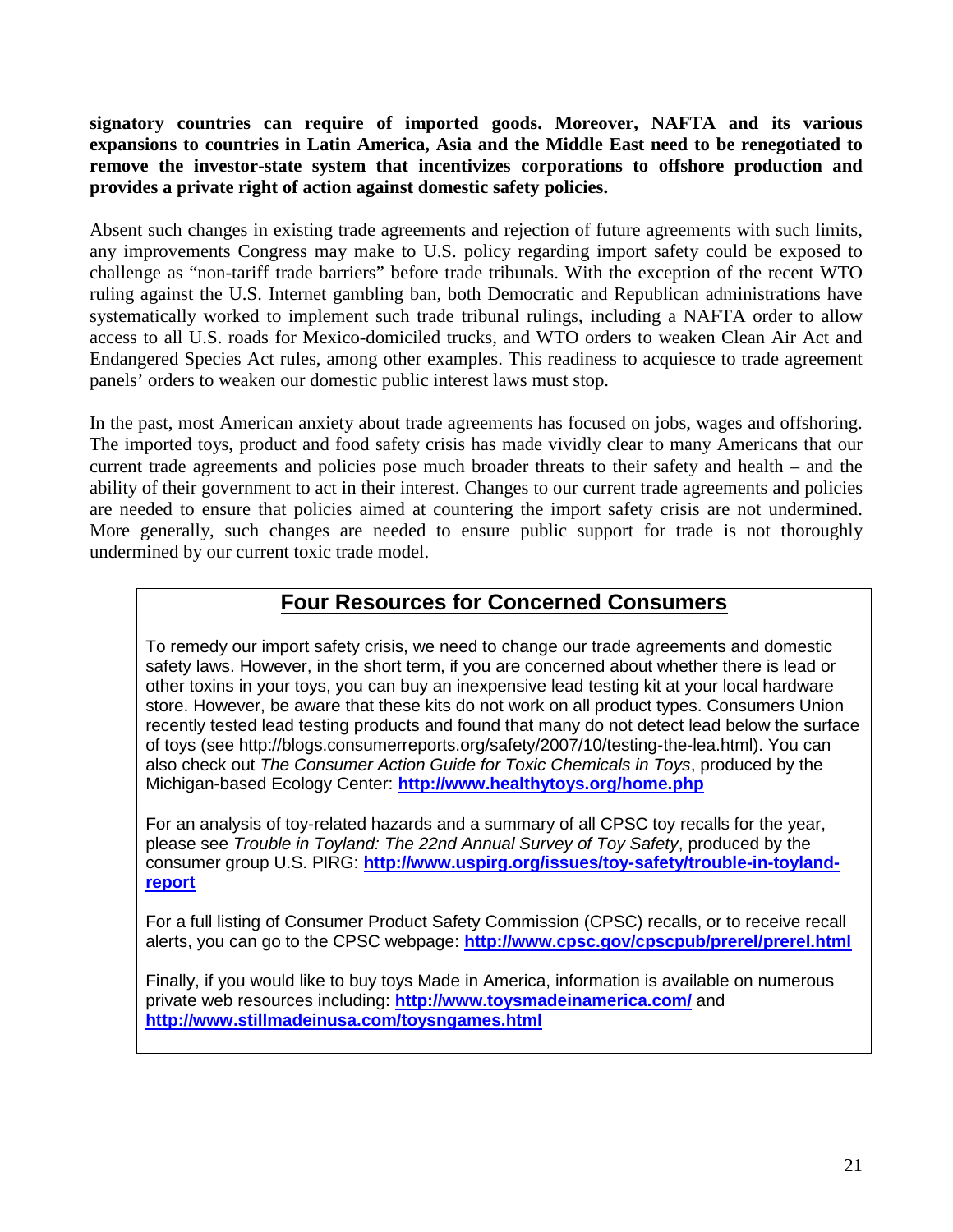# **APPENDIX I: Why China?**

As Mattel's CEO told the *New York Times* this summer, "there aren't many companies that own their own factories, and there aren't many companies that manufacture outside of China."[70](#page-29-44) The shift of U.S. toy production to China has been a long time in the making. 1972 was the first year that America imported Chinese toys, following President Nixon's visit to the country.<sup>[71](#page-29-53)</sup> China was first granted normal trade relations status in 1981, meaning it faced lower tariffs than a communist country would otherwise face. This status was renewed every year through 2001. By 1986, China was actively liberalizing its economy and lobbying for membership in what would become the WTO, and was rapidly expanding its U.S. toy exports. By 1991, China had overtaken Japan as the number one U.S. source of foreign-made toys. Throughout the 1990s, the Clinton administration passed nearly a dozen trade agreements with China,<sup>[72](#page-29-54)</sup> which continued to edge out other countries for U.S. toy market share. By the end of the decade, China accounted for a majority of toys sold in the United States.<sup>[73](#page-29-55)</sup> When Congress approved China's WTO membership in 2000, Chinese-produced toys *already* accounted for nearly 57 percent of U.S. toy purchases – a figure that has increased to 74 percent (nearly \$15 billion) since that time.

Why China? Because of its size, low wages, anti-democratic government, lack of labor rights or regulatory safeguards, and expansive manufacturing infrastructure established during its socialist past. The website for a China-sourcing specialist sells the country thusly:

"Why look at China? Obviously there are many countries other than China that are candidates for overseas sourcing. China, however, combines advantages that are unique to the world's most populous nation. These include: a. One of the world's lowest labor rates - Labor rates vary from about \$100-\$400 per month depending on the required skill. b. Abundant indigenous raw materials - Most raw materials you will need are available in China as native products. c. A huge well developed industrial base - China developed a highly self-sufficient industry. In the 1950s and 1960s, many large industrial facilities were built. From the perspective of a western observer there seems to be an amazing variety of factories that make the same kinds of industrial goods found in the U.S."<sup>[74](#page-29-56)</sup>

China provides the starkest example of the outcomes of race-to-the-bottom globalization. While global corporations made a pit stop in other low-wage markets like Mexico, China was different in that it not only had the capacity to manufacture components, but indeed required (prior to WTO membership) that foreign companies partner with local, state-owned enterprises that had been built up over decades and engaged in small-scale manufacturing.<sup>[75](#page-29-24)</sup> Other developing countries such as Mexico – more subject to World Bank, IMF, or other trade-related conditionalities and rules – would have been less able to place these kinds of conditionalities on foreign investment.[76](#page-29-57) As a United Nations' study put it:

"Japan in the 1950s and 1960s, the East Asian newly industrializing economies (NIEs) in the 1970s and 1980s and China in the 1990s became world-class exporters primarily by mastering the dynamics of buyer-driven value chains. The key to East Asia's success was the move from mere assembly of imported inputs (traditionally associated with export processing zones or EPZs) [like those found in Mexico and elsewhere] to a more domestically integrated and higher value-added form of exporting known as full-package supply or OEM (original equipment manufacturing) production."<sup>[77](#page-29-58)</sup>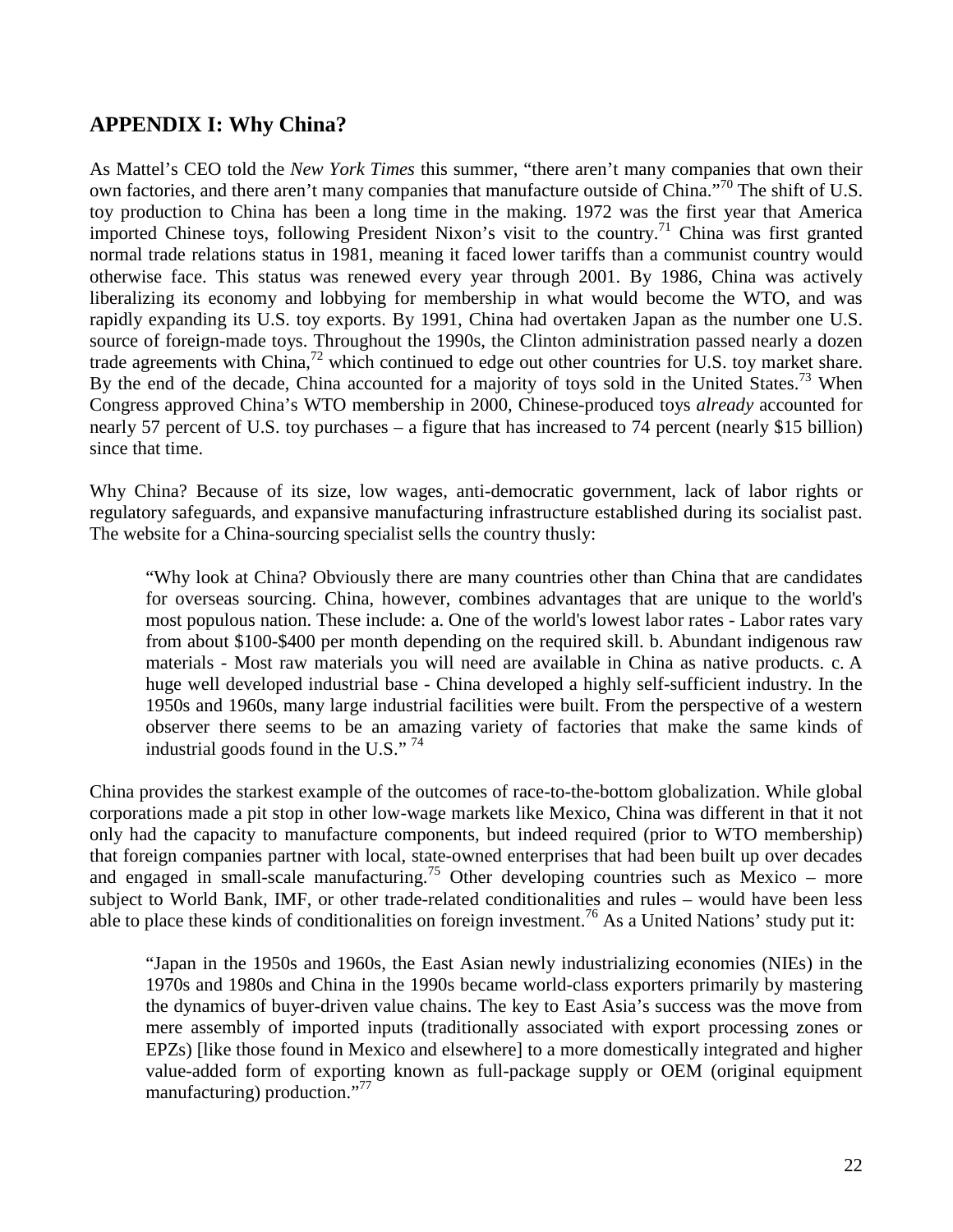Global manufacturing and retail corporations now use China as a staging ground to squeeze suppliers for ever lower costs. China's low wages certainly facilitate this trend, but the breakneck pace of China's economic growth – along with recent and welcome reforms to encourage labor rights – has put some damper on corporations' ability to keep China's wages permanently at half that of other countries and less than 3 percent that of U.S. toy workers. Thus Chinese suppliers are forced to cut costs in other ways, of late through unsafe, lead-covered inputs into the production process. In the words of one Mattel executive, "In the last three or five years, you've seen labor prices more than double, raw material prices double or triple, and I think that there's a lot of pressure on guys that are working at the margin to try to save money." According to the *New York Times,* while Mattel claims to not be putting pressure on its paint and other vendors to save money, "Mattel makes its best-known toys, like Barbie dolls, in its own 12 factories. But even as it has increased the share of toys it makes itself to about half, it still relies on roughly 30 to 40 vendors to make the other half … Mattel vetted the contractors, but it did not fully understand the extent to which some had in turn subcontracted to other companies – which in turn had subcontracted to even more."<sup>[78](#page-29-59)</sup>

Thus, China's place in the global toy industry is determined by a specific kind of race-to-the-bottom, as much in regulatory and production standards as wages, that only a country with extensive industrial capacity – and therefore the ability to economize on the cost of inputs – can occupy. According to the *New York Times*, Chinese factories are squeezed to make profits in a hyper-competitive and poorly regulated market. They cut corners by using cheap product inputs like leaded paint which is used extensively in the industrial sector. Paint with higher levels of lead often sells for a third of the cost of paint with lower levels.<sup>[79](#page-29-45)</sup> According to a manufacturer who has sourced from China:

"Some blame quality problems and product recalls on the relentless pursuit of lower prices. Importers most often go to the cheapest supplier, so the supplier who quotes low and quietly cuts corners on quality is the one who wins. Honest suppliers who prefer to quote higher and offer a better quality product lose out. The supplier who obfuscates catches orders first – and most often. Chinese suppliers are excellent at playing the short game. When an importer discovers a quality problem late, the factory turns around and suggests, 'But you signed off on the original production sample yourselves.' When goods arrive damaged in the U.S., the factory claims that the importer has been making up the story in order to lower import costs."<sup>[80](#page-29-46)</sup>

Ironically, on paper China has a stricter standard for lead in toys than the United States. The Chinese standard is 90 parts per million (ppm) while the old U.S. standard (currently under review by Congress) is  $600$  ppm.<sup>[81](#page-29-27)</sup> Indeed China has many good consumer safety and worker protection standards on the books. What China lacks is a regulatory apparatus that inspects and enforces standards on private industry. According to Chen Tao, sales manager at the Chenghai Guangxin Plastic Toys Factory, while there is a national standard on the lead level in toys "no one really enforces it. Factories can pick whatever paint they want."<sup>[82](#page-29-60)</sup>

That China's integration into the global economy would occur at a time when toy corporations had embraced leaner, global supply chains and global trade rules locked in neo-liberalism was serendipitous for profit-seeking corporations, and extremely troubling for consumer safety. When the global reach of corporations are coupled with design flaws in their toys and extreme cost pressures on their suppliers, children become canaries in the coal mine of global trade.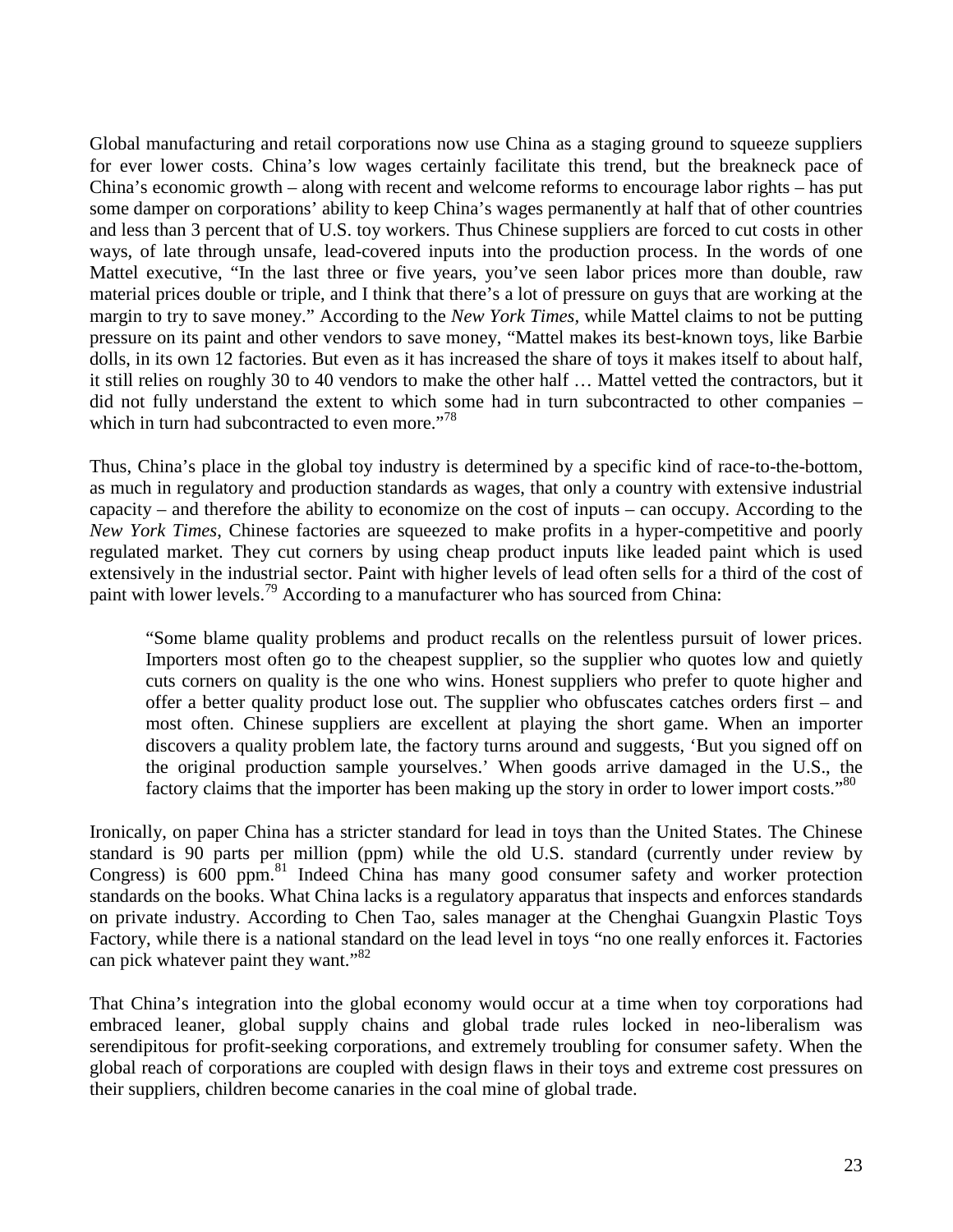# **APPENDIX II: TOP 2007 TOY RECALLS**

| Date of<br><b>Recall</b> | Firm                             | <b>Product</b>                           | <b>Units</b> | <b>Hazard</b>                                | Origin |
|--------------------------|----------------------------------|------------------------------------------|--------------|----------------------------------------------|--------|
|                          |                                  |                                          |              | Choking/Intestinal<br>Perforations,          |        |
| 8/14/2007                | Mattel, Inc.                     | 7,300,000<br>Various Polly Pocket Dolls  |              | <b>Blockages</b>                             | China  |
| 6/13/2007                | <b>RC2 Corporation</b>           | Thomas and Friends                       | 1,500,000    | <b>Lead Paint</b>                            | China  |
| 2/6/2007                 | Easy-Bake,<br>Hasbro             | Easy Bake Ovens                          | 985,000      | <b>Burn and Trapped</b><br>Hands             | China  |
|                          |                                  | Sesame Street, Dora the                  |              |                                              |        |
| 8/2/2007                 | <b>Fisher-Price</b>              | Explorer, others                         | 967,000      | <b>Lead Paint</b>                            | China  |
|                          |                                  |                                          |              | Choking/Intestinal<br>Perforations,          |        |
| 8/14/2007                | Mattel, Inc.                     | Doggie Day Care Play Sets                | 1,000,000    | <b>Blockages</b>                             | China  |
|                          |                                  |                                          |              | Choking/Intestinal                           |        |
| 8/14/2007                | Mattel, Inc.                     | Barbie and Tanner Play Sets              | 683,000      | Perforations,<br><b>Blockages</b>            | China  |
| 11/6/2007                | <b>Fisher-Price</b>              | Laugh and Learn Kitchen Toys             | 155,000      | <b>Small Parts/Choking</b>                   | Mexico |
| 2/15/2007                | Fisher-Price                     | Laugh and Learn Bunny Toys               | 500,000      | <b>Small Parts/Choking</b>                   | China  |
|                          | JAKKS Pacific,                   |                                          |              | <b>Battery</b>                               |        |
| 2/13/2007                | Inc.                             | <b>Battery Packs for Toy Vehicles</b>    | 245,000      | Malfunction/Burn                             | China  |
| 5/30/2007                | <b>Fisher-Price</b>              | Rainforest Open Top Take-Along<br>Swings | 112,000      | Entrapment                                   | China  |
| 9/4/2007                 | Mattel, Inc.                     | Various Barbie Accessory Toys            | 675,000      | <b>Lead Paint</b>                            | China  |
| 9/26/2007                | <b>RC2 Corporation</b>           | <b>Thomas and Friends</b>                | 200,000      | <b>Lead Paint</b>                            | China  |
| 11/7/2007                | Spin Master<br>Toys              | Aqua Dots                                | 4,200,000    | Coating causes severe<br>illness if ingested | China  |
|                          |                                  |                                          |              | Choking/Intestinal                           |        |
| 8/14/2007                | Mattel, Inc.                     | Batman/One Piece magnetic<br>figure sets | 345,000      | Perforations,<br><b>Blockages</b>            | China  |
| 8/14/2007                | Mattel, Inc.                     | Sarge die cast toy car                   | 253,000      | <b>Lead Paint</b>                            | China  |
|                          | Graco Children's                 |                                          |              |                                              |        |
| 5/2/2007                 | Prod.                            | Soft Blocks Tower Toys                   | 40,000       | Small Parts/Choking                          | China  |
| 3/13/2007                | <b>Toy Century</b><br>Industrial | <b>Elite Operations Toy Sets</b>         | 128,700      | <b>Lead Paint</b>                            | China  |
|                          |                                  |                                          |              | Choking/Intestinal                           |        |
|                          | Geometix                         | MagneBlocks Magnetic                     |              | Perforations,                                |        |
| 1/18/2007                | International                    | <b>Construction Toys</b>                 | 40,000       | <b>Blockages</b>                             | China  |
| 11/8/2007                | <b>Marvel Toys</b>               | <b>Curious George Plush Dolls</b>        | 175,000      | <b>Lead Paint</b>                            | China  |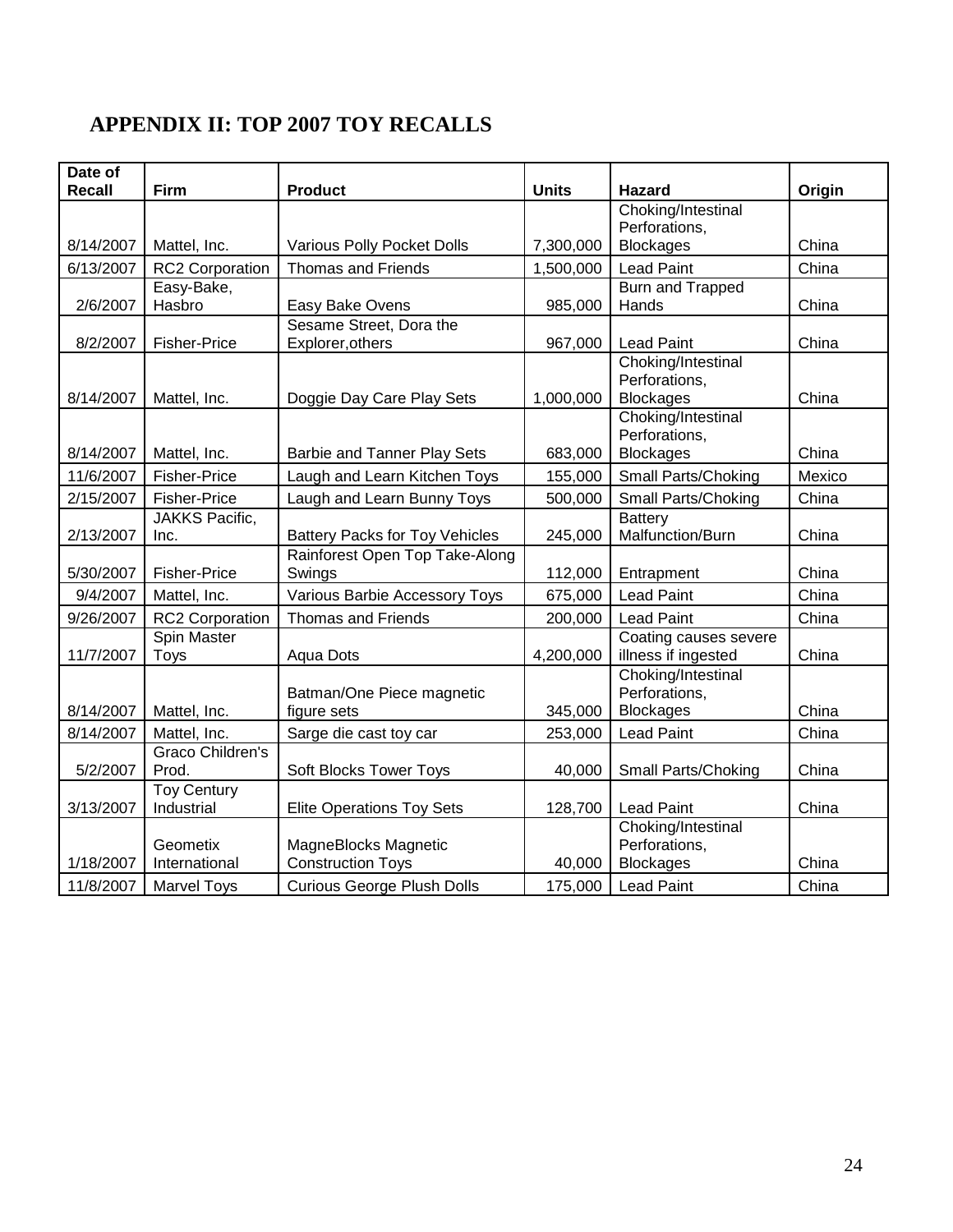# **APPENDIX III: METHODOLOGY**

We took U.S. import and export numbers from the Standard Industrial Trade Classification (SITC) data from the United Nations' Comtrade system.<sup>[83](#page-29-61)</sup> For 1962-1996 numbers, we used SITC category 8942 (children's toys), which includes:

- [894.21](http://unstats.un.org/unsd/cr/registry/regcs.asp?Cl=14&Lg=1&Co=894.21) Wheeled toys designed to be ridden by children (e.g., tricycles, scooters and pedal cars, but excluding bicycles); dolls' carriages
- $\cdot$  [894.22](http://unstats.un.org/unsd/cr/registry/regcs.asp?Cl=14&Lg=1&Co=894.22) Dolls representing only human beings, whether or not dressed
- [894.23](http://unstats.un.org/unsd/cr/registry/regcs.asp?Cl=14&Lg=1&Co=894.23) Parts and accessories of dolls representing only human beings
- [894.24](http://unstats.un.org/unsd/cr/registry/regcs.asp?Cl=14&Lg=1&Co=894.24) Construction sets and constructional toys
- [894.25](http://unstats.un.org/unsd/cr/registry/regcs.asp?Cl=14&Lg=1&Co=894.25) Toys representing animals or non-human creatures
- [894.26](http://unstats.un.org/unsd/cr/registry/regcs.asp?Cl=14&Lg=1&Co=894.26) Toy musical instruments and apparatus
- $\bullet$  [894.27](http://unstats.un.org/unsd/cr/registry/regcs.asp?Cl=14&Lg=1&Co=894.27) Puzzles
- $894.29$  Toys, n.e.s.  $84$

For 1997-present, we utilized the roughly correspondent North American Industrial Classification System (NAICS) category 33993.<sup>[85](#page-29-62)</sup> For domestic production data (including number of jobs, annual wages and value of shipments), we utilized the Census Bureau's Annual Survey of Manufactures' data on domestic product shipments. For 1961-1996, we considered the Standard Industrial Classification's (SIC) categories 3942 and 3944; for 1997-present, the line considered was NAICS 33993.

To determine domestic consumption, we summed the domestic shipments and imports and subtracted the value of exports (since they are not consumed here). Alan Tonelson of the U.S. Business and Industry Council was helpful in explaining this methodology.

All statistics for past years were inflation adjusted using the CPI-U-RS, which takes into account differing methodologies for considering housing costs. The purpose of this inflation adjustment is to give ballpark estimates of what dollar values would look like in today's dollars. The purpose is *not* in every case to adjust specifically for indices relevant to the toy industry or imports.

To create Public Citizen's recall database, we read hundreds of CPSC press releases from 2003 present, and processed the information into a database format. We grouped the wide array of hazards (reasons for recall) into the categories "design and battery related" and "lead and supplier related" as well as by country of origin. While we did not include costume jewelry in the general trade numbers, these were included in the recall database.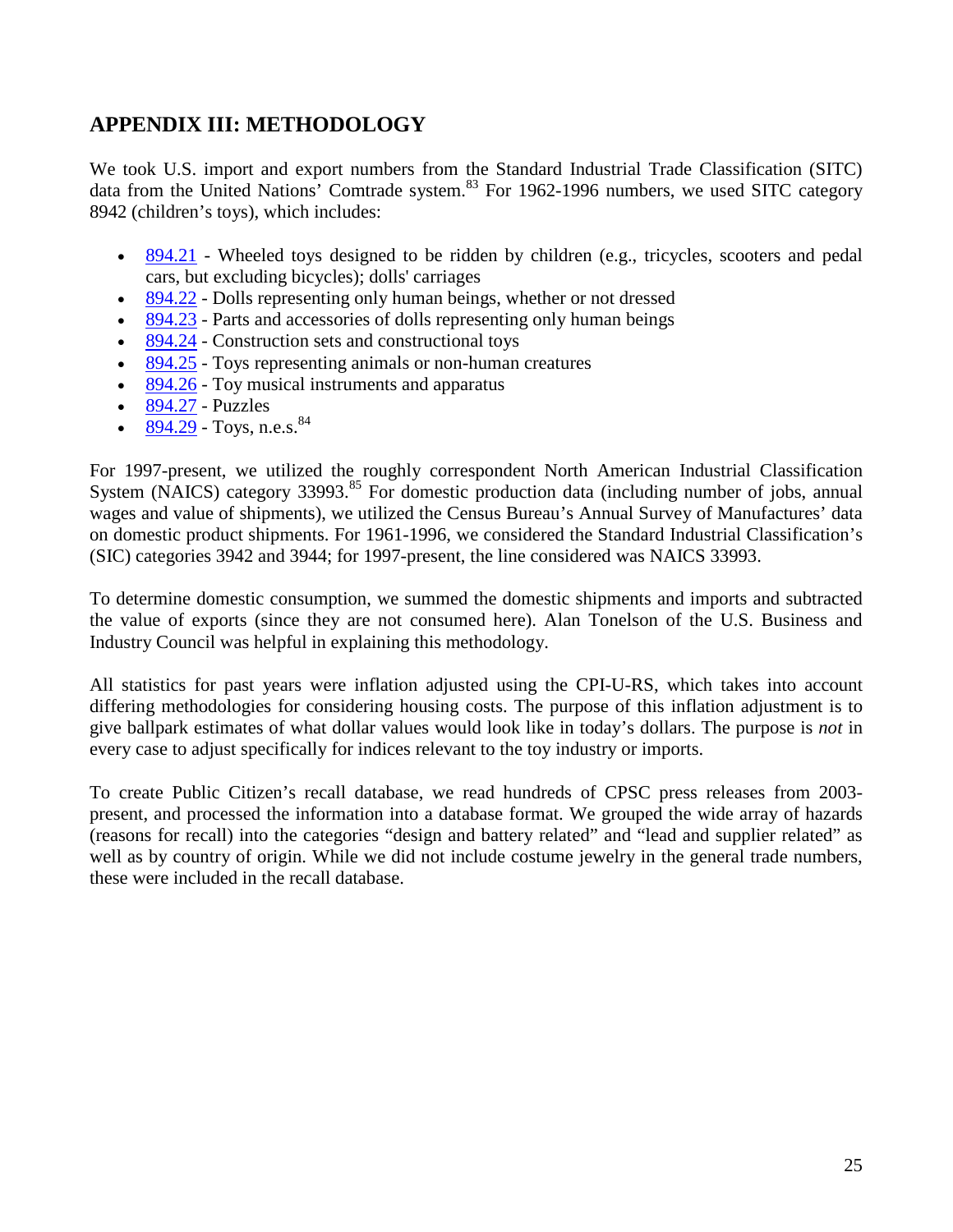# **APPENDIX IV: KEY NUMBERS AND CHRONOLOGY<sup>86</sup>**

|               |             | <b>CPSC</b> | U.S. toy | $U.S.$ toy | Import % | China %  |                                                            |
|---------------|-------------|-------------|----------|------------|----------|----------|------------------------------------------------------------|
|               | <b>CPSC</b> | budget      | jobs     | imports    | domestic | domestic |                                                            |
| Year          | staff       | (millions)  | (1000s)  | (billions) | market   | market   | <b>Key Events</b>                                          |
| 1974          | 786         | \$125       | 56       | \$1.4      | 16%      | 0%       | CPSC created; has peak budget                              |
|               |             |             |          |            |          |          | Ford gets Fast Track; last year                            |
| 1975          | 890         | \$123       | 46       | \$<br>1.1  | 14%      | 0%       | U.S. trade balanced                                        |
| 1976          | 890         | \$125       | 47       | \$<br>1.5  | 18%      | 0%       |                                                            |
| 1977          | 914         | \$118       | 47       | \$<br>1.9  | 18%      | $0\%$    |                                                            |
| 1978          | 900         | \$115       | 45       | \$<br>2.6  | 24%      | 0%       |                                                            |
| 1979          | 881         | \$111       | 48       | 3.1<br>\$  | 27%      | 0%       | Carter gets Fast Track                                     |
| 1980          | 978         | \$<br>96    | 44       | \$<br>3.3  | 29%      | 0%       | CPSC's peak staffing                                       |
| 1981          | 891         | \$<br>90    | 42       | \$<br>3.6  | 28%      | 0%       | China first granted NTR                                    |
| 1982          | 649         | \$<br>65    | 38       | \$<br>4.5  | 34%      | 0%       |                                                            |
| 1983          | 636         | \$<br>65    | 40       | \$<br>3.5  | 33%      | 0%       |                                                            |
| 1984          | 595         | \$<br>65    | 31       | \$<br>4.6  | 37%      | 2%       | Reagan gets Fast Track                                     |
| 1985          | 587         | \$<br>65    | 23       | 5.3<br>\$  | 46%      | 4%       |                                                            |
| 1986          | 568         | \$<br>60    | 24       | \$<br>5.7  | 48%      | 6%       | WTO negotiations begin                                     |
| 1987          | 527         | \$<br>59    | 27       | \$<br>6.8  | 55%      | 10%      |                                                            |
| 1988          | 513         | \$<br>54    | 30       | \$<br>6.2  | 51%      | 14%      | Reagan gets Fast Track                                     |
| 1989          | 529         | \$<br>54    | 28       | \$11.3     | 69%      | 18%      |                                                            |
|               |             |             | 24       |            |          |          |                                                            |
| 1990          | 526         | \$<br>53    |          | \$11.6     | 73%      | 22%      |                                                            |
| 1991          | 514         | \$<br>54    | 23       | \$10.2     | 70%      | 27%      | China #1 toy import source                                 |
| 1992          | 515         | \$<br>57    | 26       | \$12.2     | 75%      | 33%      | NAFTA passed; Clinton gets                                 |
| 1993          | 515         | \$<br>67    | 28       | \$13.2     | 75%      | 34%      | Fast Track extension                                       |
|               |             |             |          |            |          |          | WTO passed; Dems ousted after                              |
| 1994          | 518         | \$<br>57    | 28       | \$12.4     | 78%      | 44%      | NAFTA support                                              |
| 1995          | 487         | \$<br>56    | 30       | \$13.6     | 77%      | 47%      | WTO begins operations                                      |
| 1996          | 487         | \$<br>51    | 29       | \$15.1     | 80%      | 51%      |                                                            |
| 1997          | 480         | \$<br>53    | 24       | \$15.1     | 76%      | 47%      | Congress rejects Fast Track                                |
| 1998          | 480         | \$<br>56    | 23       | \$16.0     | 79%      |          | China 50% of U.S. toy market;                              |
|               |             | \$<br>57    |          | \$15.9     |          | 51%      | Congress rejects Fast Track<br><b>WTO Seattle protests</b> |
| 1999          | 480         |             | 20       |            | 82%      | 53%      | Congress ok's China PNTR;                                  |
| 2000          | 480         | \$<br>57    | 19       | \$15.7     | 83%      | 57%      | weak trade position hurts Gore                             |
| 2001          | 480         | \$<br>60    | 17       | \$16.2     | 85%      | 52%      | China joins WTO                                            |
| 2002          | 480         | \$<br>62    | 14       | \$16.9     | 82%      | 57%      | <b>Bush gets Fast Track</b>                                |
|               |             |             |          |            |          |          | Congress ok's 2 NAFTA                                      |
| 2003          | 471         | \$<br>62    | 13       | \$15.5     | 83%      | 68%      | expansions                                                 |
|               |             |             |          |            |          |          | Congress ok's 2 NAFTA                                      |
| 2004          | 471         | \$<br>64    | 10       | \$15.2     | 84%      | 71%      | expansions; weak trade position<br>hurts Kerry             |
|               |             |             |          |            |          |          | Congress ok's 2 NAFTA                                      |
|               |             |             |          |            |          |          | expansions; most Dems oppose                               |
| 2005          | 471         | \$<br>64    | 10       | \$16.8     | 86%      | 71%      | <b>CAFTA</b>                                               |
|               |             |             |          |            |          |          | Congress ok's 1 NAFTA<br>expansion opposed by most         |
|               |             |             |          |            |          |          | Dems; Dems campaign and win                                |
| 2006          | 446         | \$<br>62    | 9        | \$17.0     | 87%      | 74%      | on fair trade platform                                     |
|               |             |             |          |            |          |          | Major toy recalls; Congress                                |
|               |             |             |          |            |          |          | strengthens CPSC, but                                      |
| 2007<br>(est) | 420         | \$62        | n/a      | \$23.0     | 91%      | 78%      | contradictorily ok's NAFTA<br>expansion                    |
|               |             |             |          |            |          |          |                                                            |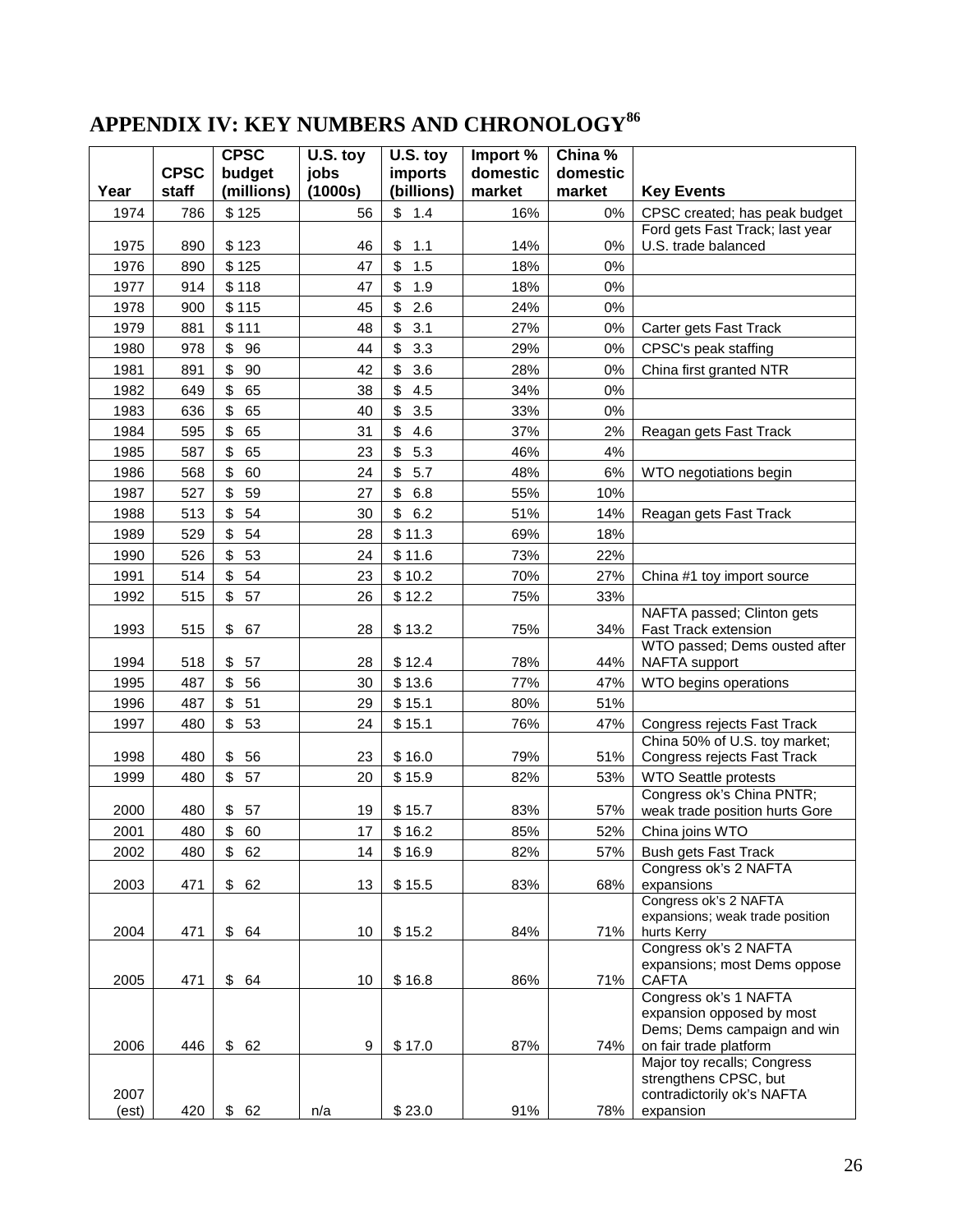### **ENDNOTES**

<sup>1</sup> The top 2007 toy recalls by dollar value are listed in Appendix II. *See* CPSC web page for a complete list of recalls: http://www.cpsc.gov/cpscpub/prerel/prerel.html.

<sup>2</sup> See Consumer Reports press release, "Tests Find More Lead in Products," Oct. 29, 2007; see Ecology Center's toy website: www.HealthyToys.Org; and most recently, Ted Gregory and Sam Roe, "Hidden Hazards Kids at Risk: Many more toys tainted with lead, inquiry finds," *Chicago Tribune*, Nov. 18, 2007.

<sup>3</sup> "Trade Advisory Committees: Privileged Access for Polluters," Public Citizen, December 1991.

4 James Bacchus, "WTO obligations still apply," *National Law Journal,* Sept. 10, 2007.

<sup>5</sup> Barry Meier, "To insure toy safety, U.S. shifts its attack," *New York Times,* Aug. 25, 1990.

<sup>6</sup> Neil C. Hughes, "A Trade War with China?" *Foreign Affairs*, July/August 2005.

 $^7$  Fast Track is the process whereby Congress delegates its constitutional authority to set the terms of trade policy to the executive branch. The executive branch picks the countries with which to negotiate trade agreements and even signs the agreements before Congress gets an up-or-down vote on massive trade bills, with limited debate and no amendments allowed. *See* Hal S. Shapiro, *Fast Track: A Legal, Historical, and Political Analysis,* (Ardsley, N.Y.: Transnational Publishers, 2006); Edward Rohrbach, "Nixon asks free hand in trade, tariffs," *Chicago Tribune,* April 11, 1973; Edwin L. Dale, Jr., "Credits to Soviet barred as House backs trade bill," *New York Times,* Dec. 12, 1973; "The deal on the trade bill," *Washington Post,* Dec. 20, 1974; Bernard Gwertzman, "Ford signs the trade act," *New York Times,* Jan. 4, 1975.

<sup>8</sup> One lobbyist for the National Mass Retailing Institute said in 1981, "The CPSC should be abolished." *See* Stan Crock, "Productsafety agency fights cuts in budget and power as Congress mulls role of regulators," *Wall Street Journal,* April 30, 1981. Another toy producer told the *New York Times* in 1974 that the CPSC and other regulatory efforts "all add up to over-regulation." *See* Leonard Sloane, "Sharp-eyed regulators reign in Toyland," *New York Times,* Dec. 22, 1974.

9 *See* Louise Story, "After Stumbling, Mattel Cracks Down in China," *New York Times,* Aug. 29, 2007; Statement of Thomas F. St. Maxens, Mattel, Inc., Ways and Means Committee hearing, March 7, 2001.

<sup>10</sup> As G. Wayne Miller wrote in his comprehensive survey of the toy industry, "there were powerful new external forces at work. Following consumers, who increasingly bought their toys at discount at retail chains, the bulk of Hasbro's business was gravitating to four retail giants: Toys R' Us, Wal-Mart, Kmart and Target, part of Dayton Hudson. All were placing new pressures on suppliers, notably with just-in-time inventory, a system of shipping on demand that shifted much of the warehousing burden back to manufacturers." *See* G. Wayne Miller, *Toy wars,* (New York: Random House, 1998), at 132. *See* also Barry C. Lynn, *End of The Line: The Rise and Coming Fall of the Global Corporation,* (New York: Doubleday, 2005).

<sup>11</sup> David Barboza, "China Drafts Law to Empower Unions and End Labor Abuse," *New York Times,* Oct. 13, 2006. <sup>12</sup> In December 2006, the Chinese government released a revised draft of the Labor Contract Law with significant changes that would favor corporate interests. The US-China Business Council touted the new draft as a "significant improvement," and lobbyists for U.S. corporate interests claimed credit. "Comments from the business community appear to have had an impact. Whereas the March 2006 draft offered a substantial increase in the protection for employees and a greater role for union than existing law, [the new draft] scaled back protections for employees and sharply curtailed the role of unions," stated one lobbyist. *See* Brenda Smith and Tim Costello, "Undue Influence: Corporations Gain Ground in Battle over China's New Labor Law – But Human Rights and Labor Advocates Are Pushing Back," Global Labor Strategies / ZNet, April 6, 2007. *See* also "Undue Influence: Corporations Gain Ground in Battle Over China's New Labor Law, - But Human Rights and Labor Advocates Are Pushing Back," Global Labor Strategies Report, March 2007; "Behind the Great Wall of China," Global Labor Strategies Report, 2006.

 $13$  For instance, as a lobby group that represents toy and other importers testified on a measure related to China's WTO membership in 2001: "Every day, [our] members shop the United States and the world in search of consumer goods that meet American families' demands for quality at competitive prices. China offers us an opportunity to provide the goods these consumers demand at prices that fit their increasingly tight budgets. For many products, such as toys and consumer electronics, China is a low-cost alternative to other foreign producers. Imports of consumer products from China are clearly significant, and failure to [pass this legislation] would have broad effects on American families…Imagine what would happen to the inflation rate – and American families' budgets – if the prices of consumer goods imported from China shot up by as much as 66 percent." Statement of Eric Author, Vice President and International Trade Council, National Retail Federation, July 10, 2001, Ways and Means Committee hearing. *See also* Harry J. Pearce, CFO of Tyco Toys, Testimony for Senate Finance Committee on China MFN, June 6, 1996.

<sup>14</sup> Charles Kernaghan, Director National Labor Committee, Testimony before United States Senate Committee on Commerce, Science & Transportation Thursday, Oct. 25, 2007.

<sup>15</sup> Average of Toys R' Us, Hasbro, Mattel and Target, for 2006 (company 10-K filings) and assorted years from the early 1970s (10-K filings and news reports).

<sup>16</sup> In 1972, toy production workers made \$5,370 on average. According to the *Los Angeles Times*, Mattel's CEO made \$125,060 a year in 1974. According to the *Chicago Tribune,* in 1979, Target's CEO made \$440,000. A *Los Angeles Times* story from 1982 put the average CEO pay in America at the time at \$400,000. From these numbers, we estimate roughly that CEO compensation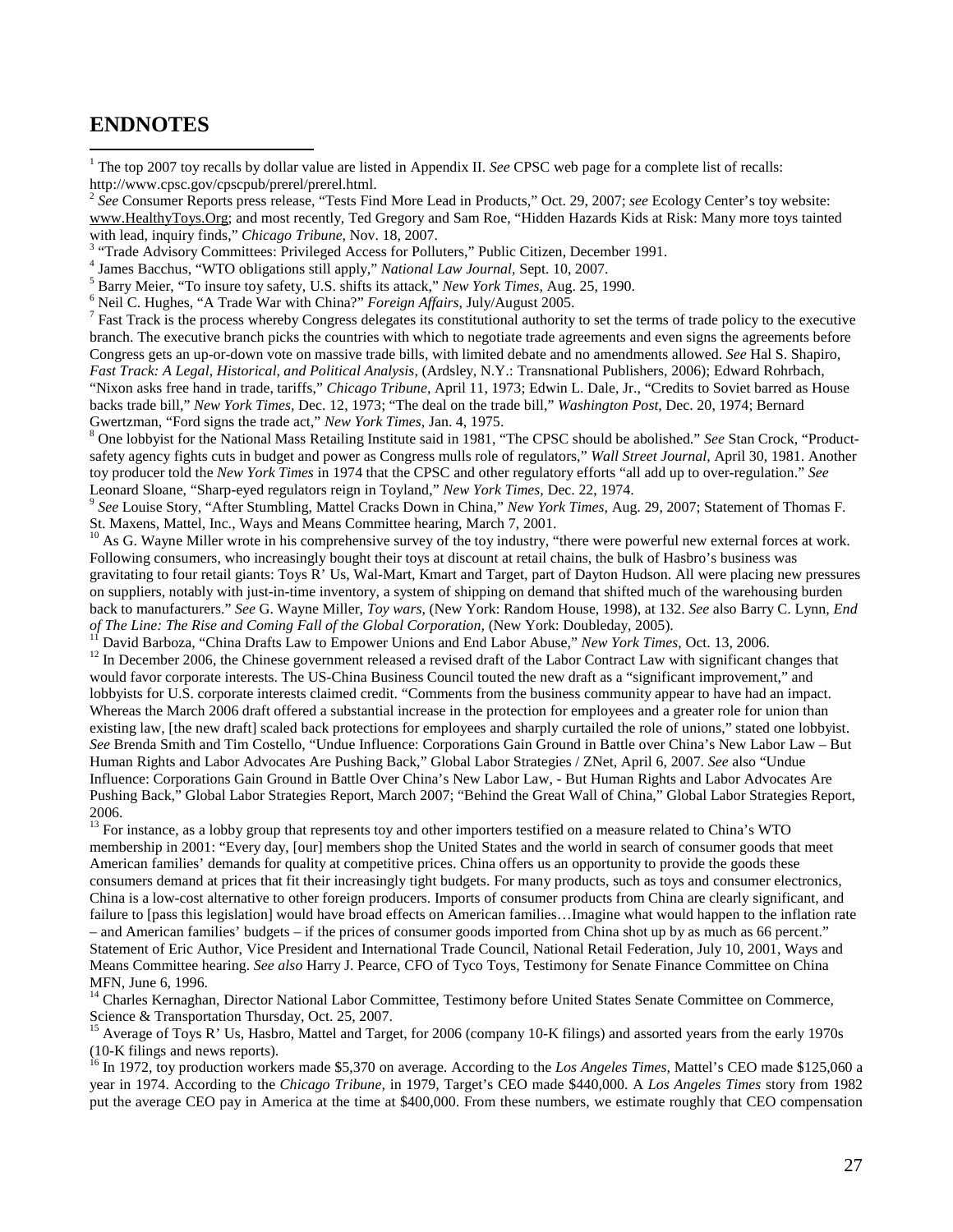in the toy and retail sector was \$300,000 a year, which is 56 times what the average toy production worker made. Toy production worker numbers taken from Annual Survey of Manufactures, and CEO pay for 1981 taken from Linda Grant, "Superpay: Justified or Out of Line," *Los Angeles Times,* Aug. 19, 1982; Charles Storch and George Lazarus, "Wards changes retirement plan to save millions," *Chicago Tribune,* Jan. 31, 1981; Robert A. Rosenblatt, "Mattel's 1971 profits padded by \$18 million," *Los Angeles Times,* Oct. 3, 1974. *See* Appendix III for a full description of methodology.

<sup>17</sup> According to the Annual Survey of Manufactures, U.S. toy production workers make on average a little less than \$30,000 a year. This is 542 times what the average CEO in the toy and retail sector is compensated, as reported by the companies' proxy disclosure forms filed with the Securities and Exchange Commission.

<sup>18</sup> *The Wall Street Journal-Mercer 2006 CEO Compensation Survey, released April 2007.* 

<sup>19</sup> The Worker Rights Consortium numbers (based on forthcoming research) for Chinese prevailing wages come from the apparel sector, which it estimates are slightly higher than in the toy sector. The 36 cents estimate for prevailing hourly wages described below corresponds to roughly \$700 in annual wages. Iger's current compensation package comes from WSJ-Mercer survey; Storch's from Salary.Com; and the others from companies' Schedule 14A Proxy Statements for 2006, available online at www.sec.gov.

<sup>20</sup> As Barry C. Lynn writes in his book *End of the Line,* "Wal-Mart's power is so extreme that – like many lead firms in a production chain – it can all but dictate how much producers earn and, to a growing degree, how much they spend and how they spend it. Take, for instance, Levi's. When that company finally decided it had no option but to distribute its clothes through Wal-Mart, the big retailer required Levi's to both revamp its entire logistics system and to introduce a new lower-quality and lowercost version of its famous pants." *See* Barry C. Lynn, *End of The Line: The Rise and Coming Fall of the Global Corporation,* (New York: Doubleday, 2005), at 230. For other examples of aggressive pricing strategies by retailers, s*ee* Isadore Barmash, "Interstate chief expected to quit," *New York Times,* May 22, 1976; Isadore Barmash, "In Toyland, Armies of Supermarts," *New York Times,* Dec. 3, 1978; Linda Grant, "At Toys R Us, Price Discounts Make Child's Play of Rough-and-Tumble Field," *Los Angeles Times,* Dec. 3, 1980; Stephanie Strom, "For the toy king, new challengers," *New York Times,* Dec. 1, 1994. <sup>21</sup> *See http://local.yahoo.com/details?id=12384577, http://www.culturaltourismdc.org/usr\_doc/AMHT\_English.pdf.*

<sup>22</sup> See Hank Gilman, "Founder Lazarus is A Reason Toys R Us Dominates Its Industry," *Wall Street Journal*, Nov. 21, 1985.

<sup>23</sup> *See* G. Wayne Miller, *Toy wars,* (New York: Random House, 1998), at 56-57.

<sup>24</sup> According to the 1994 Annual Survey of Manufactures (Table 3, 1-36 Industry Statistics), benefits were equal to one-sixth of total compensation costs in 1993.

 $^{25}$  As with all manufacturing job loss, otherwise beneficial technological changes also play a role. But there is no debate that rising imports in a given sector, and an increasing trade deficit for the overall economy, also play a major role in eliminating potential manufacturing job growth.

<sup>26</sup> In the early 1990s, Tonka shifted production from Ohio to Mexico, for instance. G. Wayne Miller, *Toy wars,* (New York: Random House, 1998), at 105.

<sup>27</sup> According to International Labor Organization figures for other manufacturing activities (subclass 36), Mexican workers were paid 5.09 pesos per hour in 1993 and 993 pesos per month. This translates to roughly 65-77 U.S. cents in today's dollars. *See* ILO Yearbook, Table 5B, available at: http://www.xe.com/ucc/convert.cgi and http://laborsta.ilo.org/. Average U.S. toy production workers wages taken from Annual Survey of Manufactures.

<sup>28</sup> Written Statement of Mattel, Inc. in Support of the North American Free Trade Agreement, Submitted to the Subcommittee on Trade of the Committee on Ways and Means, Hearings in 103rd Congress, Serial 103-48, at 811-812.

<sup>29</sup> "Mexico's Maquiladora Decline Affects U.S.- Mexico Border Communities and Trade; Recovery Depends in Part on Mexico's Actions," Government Accountability Office Report 03-891, July 2003, at 27-28.

<sup>30</sup> Bama Athreya, Executive Director, International Labor Rights Forum, Testimony Before the Committee on Commerce Science and Transportation, United States Senate, Oct. 25, 2007, at 2.

<sup>31</sup> Bama Athreya, Executive Director, International Labor Rights Forum, Testimony Before the Committee on Commerce Science and Transportation, United States Senate, Oct. 25, 2007, at 1.

<sup>32</sup> Charles Kernaghan, Director National Labor Committee, Testimony before United States Senate Committee on Commerce, Science & Transportation Thursday, Oct. 25, 2007.

<sup>33</sup> Worker Rights Consortium figures.

<sup>34</sup> The Worker Rights Consortium numbers (based on forthcoming research) for Chinese, Mexican and Dominican prevailing wages come from the apparel sector, which it estimates are slightly higher than in the toy sector. The figures for U.S. workers are an average based on the total wage bill and total production workers for the U.S. toy industry. Taken from the Annual Survey of Manufactures.

<sup>35</sup> *See* Raymond J. Ahearn, "China's Economy: Findings of a Research Trip," Congressional Research Service 98-131-F, February 1998, at 14.

<sup>36</sup> "Condemnation against continued violence directed at a Shenzhen labour group," Joint statement from Hong Kong civil society organizations, Dec. 12, 2007.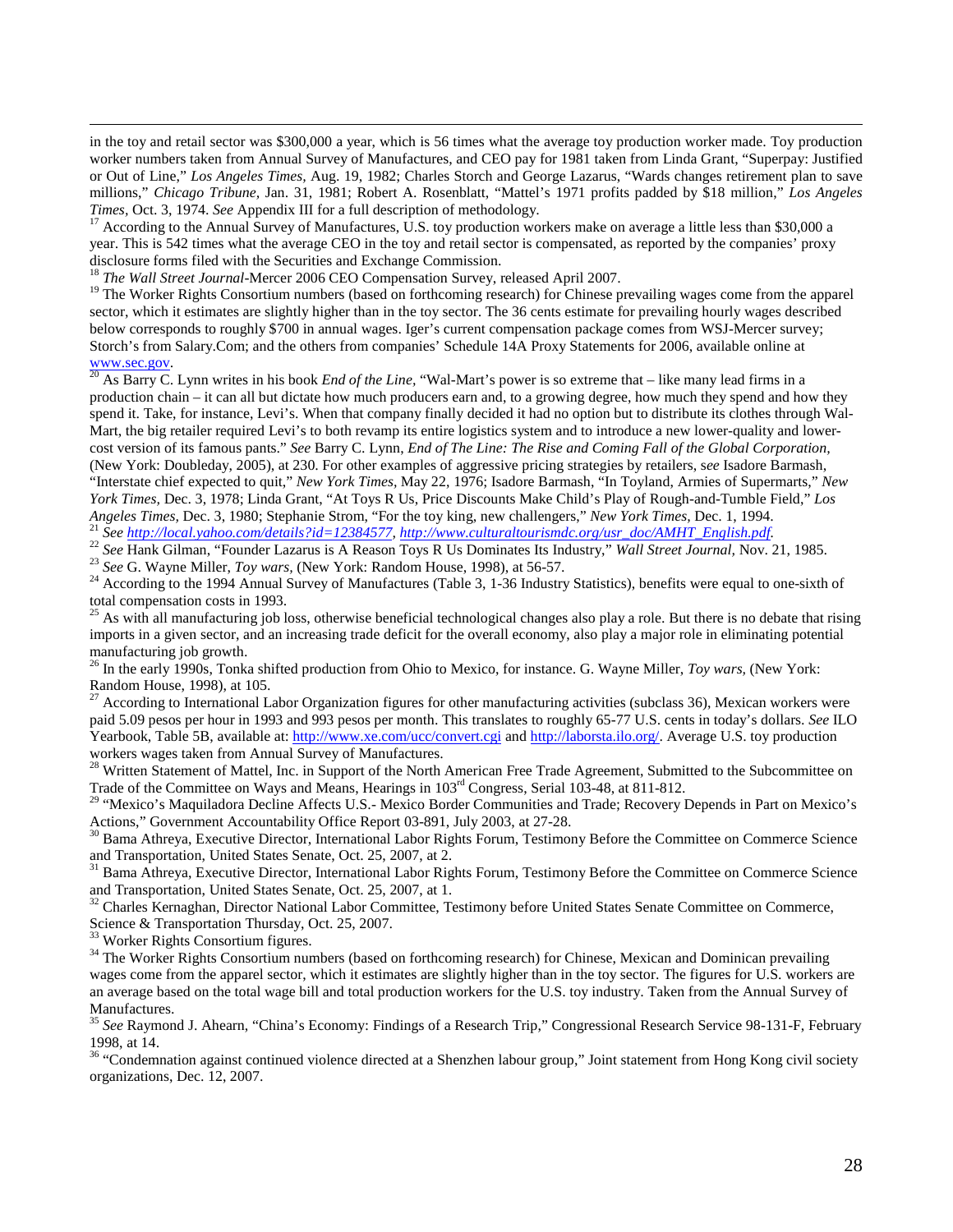<sup>37</sup> *See* Consumer Reports press release, "Tests Find More Lead in Products," Oct. 29, 2007; *see* Ecology Center's toy website: www.HealthyToys.Org; and most recently, Ted Gregory and Sam Roe, "Hidden Hazards Kids at Risk: Many more toys tainted with lead, inquiry finds," *Chicago Tribune*, Nov. 18, 2007.

 $39$  One survey of toy recalls in Canada found the majority of recalls in that country were due to design flaws and not manufacturing issues such as lead paint. *See* Naomi Kim, "Focus of toy recalls misdirected at China: survey," *Reuters*, Nov. 13, 2007.

<sup>40</sup> Forthcoming research paper by Lindsey Pullen, Department of Economics, American University.

<sup>41</sup> David Barboza, "Labor Shortage in China May Lead to Trade Shift," *New York Times*, April 3, 2006, quoting Hong Liang of Goldman Sachs.

<sup>42</sup> David Barboza, "Why Lead in Toy Paint? It's Cheaper," *New York Times*, Sept. 11, 2007.

<sup>43</sup> See Appendix III for a description of methodology for all otherwise unsourced trade numbers.

<sup>44</sup> Barbara Hinkson Craig, *Courting Change: The Story of the Public Citizen Litigation Group,* (Washington, D.C.: Public Citizen, 2004); Grace Lichtenstein, "Toys of 70's: Guillotines and Hypodermic Needles," *New York Times,* July 12, 1971.

 $45$  Consumer Product Safety Act, 15 U.S.C. 2051, section 2(b)(1).

<sup>46</sup> Sari Horwitz, "Consumer agency faces an uncertain future after tumultuous week," *Washington Post,* Jan. 6, 1985.

<sup>47</sup> Rachel Weintraub, Director of Product Safety and Senior Counsel, Consumer Federation of America, Testimony Before the Appropriations Subcommittee on Financial Services and General Government Committee on Appropriations, U.S. House of Representatives, Hearing on Consumer Protection Issues, Feb. 28, 2007, at 3.

 $^{48}$  FTE represents a full time equivalent staffing ratio. Rachel Weintraub, Director of Product Safety and Senior Counsel, Consumer Federation of America, Testimony Before the Appropriations Subcommittee on Financial Services and General Government Committee on Appropriations, U.S. House of Representatives, Hearing on Consumer Protection Issues, Feb. 28, 2007, at 3.

<sup>49</sup> Figures taken from Weintraub testimony and inflation adjusted. For reports on the CPSC's early years through 1980, *see* Burt Schorr, "Consumer product safety commission finds deep hazards in just getting itself rolling," *Wall Street Journal,* May 6, 1975; Stan Crock, "Product-safety agency fights cuts in budget and power as Congress mulls role of regulators," *Wall Street Journal,* April 30, 1981.

<sup>50</sup> While collective liability theories have evolved to better reflect the disperse nature of production in a "contemporary complex industrial society," many such theories are still "based on a national market." *See* John B. Isbister and Jaime W. Luse, "Liability for a product that you did not make," *Federation of Defense & Corporate Counsel Quarterly,* Vol. 57, Issue 1, Fall 2006.

 $51$  In inflation adjusted terms, the CPSC's highest budget level was in its first year  $-1974$  – when it had a budget authority of \$125.5 million.

<sup>52</sup> Scott Wolfson, Deputy Director, Office of Information and Public Affairs, U.S. Consumer Product Safety Commission, communication with Mary Bottari, Public Citizen, Nov. 13, 2007.

<sup>53</sup> Eric Lipton, "Safety Agency Faces Scrutiny Amid Changes," *New York Times,* Sept. 2, 2007.

<sup>54</sup> Annys Shin, "CPSC Leader Called On to Resign, Pelosi Cites Opposition to Expanded Role," *Washington Post*, Oct. 31, 2007. <sup>55</sup> A *Wall Street Journal* article reported that "the relentless migration of manufacturing to far-flung factories in China and other developing countries has made it increasingly impractical for Western retailers to rely solely on in-house product testing. As a result, more large chains are outsourcing the task to independent [foreign] specialists… Using independent testers can also *reduce a retailer's liability if a customer sues,* because it shows a good-faith effort by the retailer to offer safe products" (emphasis ours). The article noted that many such contractors are not testing for everything that they should: in one case, a contractor was "hired to test whether the toys posed a choking hazard, but not whether they posed a suffocation risk." *See* Matt Pottinger, "Outsourcing safety tests," *Wall Street Journal,* Nov. 26, 2004.

<sup>56</sup> For instance, NAFTA Article 1105.

 $\frac{57 \text{ F} \cdot \text{F}}{20 \text{ F}}$  For instance, NAFTA Article 1105.

<sup>57</sup> For instance, U.S.-Peru FTA Article 10.28.

58 Mary Bottari and Lori Wallach, "NAFTA Threat to Sovereignty and Democracy: The Record of NAFTA Chapter 11 Investor-State Cases 1994-2005," Public Citizen's Global Trade Watch, February 2005.

<sup>59</sup> *See* e.g. Agreement Establishing the WTO, Article XVI-4.

 $60$  Public Citizen's database on WTO win-loss ratios.

<sup>61</sup> The TBT agreement cites the product standards of the International Organization for Standardization (ISO) in Geneva. The ISO is a private-sector body comprised of industry representatives, and very few public interest organizations are able to sit on its 2500 working groups. Its technical committee 181 sets standards for toys. The current ISO standard for lead in toys is 90 ppm. While this standard is currently stricter than the out-of-date U.S. standard of 600 ppm, it is less strict than the 40 ppm standard supported by the American Academy of Pediatrics and other health groups in a proposed bill in Congress, HR 3691. If HR 3691 passes, our trading partners could argue that it constitutes a barrier to trade as it is more consumer protective than the weaker ISO standard.

<sup>&</sup>lt;sup>38</sup> Numbers derived from an analysis of CPSC toy recall press releases, which unlike previous trade analysis includes costume jewelry. *See* Appendix III for description of methodology.